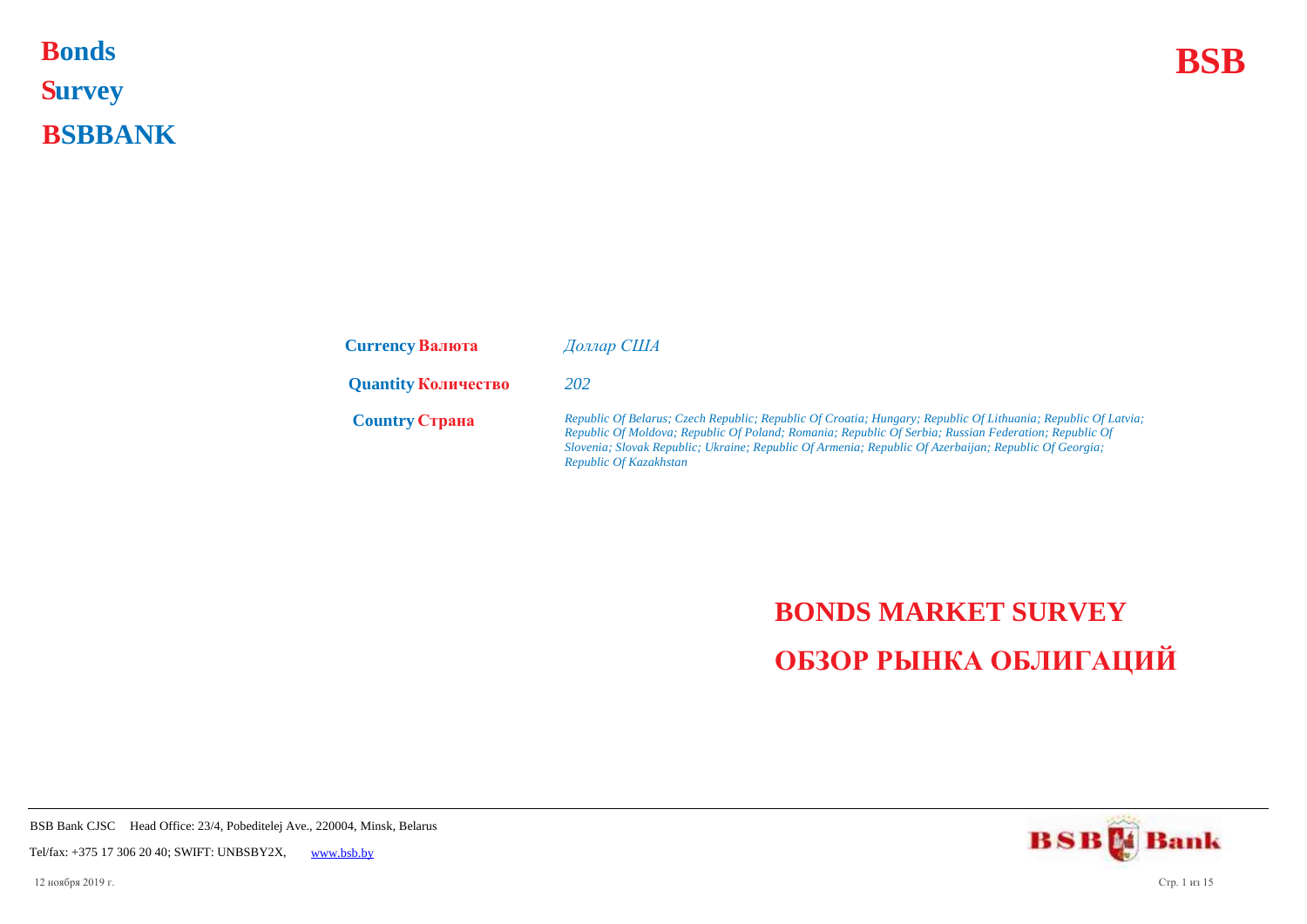## **TOP Performers 10**

| <b>Ticker</b>                               | Country                   | <b>Ind Sector</b>      | <b>ISIN</b>         | <b>Maturity</b> | Cpn             | <b>Mid Mod Dur</b> | Bid        | Ask    | <b>Bid Yld</b> | <b>Ask Yld</b> | %1D     | %5D     |
|---------------------------------------------|---------------------------|------------------------|---------------------|-----------------|-----------------|--------------------|------------|--------|----------------|----------------|---------|---------|
| GTLK EU CAPITAL (GTLKOA 5.95 04/17/25)      | Russian Federation        | Financial              | XS1713473608        | 17.04.2025      | 5,95            | 4,62               | 107,04     | 107,58 | 4,47           | 4,37           | 0,51    | 0,50    |
| CREDIT BANK OF M (CRBKMO 7.121 06/25/24)    | <b>Russian Federation</b> | Financial              | XS1964558339        | 25.06.2024      | 7,121           | 3,83               | 106,88     | 107,16 | 5,41           | 5,35           | 0,45    | 0,43    |
|                                             |                           |                        |                     |                 |                 |                    |            |        |                |                |         |         |
| <b>UKRAINE GOVT (UKRAIN 7 3/4 09/01/27)</b> | Ukraine                   | Government             | XS1303927179        | 01.09.2027      | 7,75            | 5,80               | 107,62     | 108,12 | 6,49           | 6,41           | $-0,01$ | 0,39    |
| GAZPROM (GAZPRU 8 5/8 04/28/34)             | <b>Russian Federation</b> | Energy                 | XS0191754729        | 28.04.2034      | 8,625           | 9,32               | 143,53     | 144,49 | 4,50           | 4,43           | 0,32    | 0,37    |
| JSC GEORGIA CAP (GEOCAP 6 1/8 03/09/24)     | Republic Of Georgia       | Financial              | XS1778929478        | 09.03.2024      | 6,125           | 3,67               | 94,80      | 95,27  | 7,55           | 7,42           | 0,14    | 0,29    |
| LUKOIL INTL FIN (LUKOIL 4.563 04/24/23)     | <b>Russian Federation</b> | Energy                 | XS0919504562        | 24.04.2023      | 4,563           | 3,18               | 105,85     | 106,32 | 2,77           | 2,63           | 0,02    | 0,27    |
| RUSSIA-EUROBOND (RUSSIA 5 5/8 04/04/42)     | <b>Russian Federation</b> | Government             | XS0767473852        | 04.04.2042      | 5,625           | 13,62              | 122,72     | 123,26 | 4,07           | 4,04           | 0,05    | 0,25    |
| <b>UKRAINE GOVT (UKRAIN 7 3/4 09/01/26)</b> | Ukraine                   | Government             | XS1303926528        | 01.09.2026      | 7,75            | 5,23               | 107,42     | 107,92 | 6,39           | 6,30           | 0,03    | 0,25    |
| GAZPROM NEFT (SIBNEF 6 11/27/23)            | <b>Russian Federation</b> | Energy                 | XS0997544860        | 27.11.2023      | 6               | 3,53               | 111,22     | 111,56 | 3,03           | 2,94           | 0,28    | 0,23    |
| <b>UKRAINE GOVT (UKRAIN 7 3/8 09/25/32)</b> | Ukraine                   | Government             | XS1577952952        | 25.09.2032      | 7,375           | 7,95               | 104,23     | 104,84 |                |                | $-0,07$ | 0,20    |
|                                             |                           |                        |                     |                 |                 |                    |            |        |                |                |         |         |
|                                             |                           |                        |                     |                 |                 |                    |            |        |                |                |         |         |
| <b>Bottom Performers 10</b>                 |                           |                        |                     |                 |                 |                    |            |        |                |                |         |         |
| <b>Ticker</b>                               | Country                   | <b>Ind Sector</b>      | <b>ISIN</b>         | <b>Maturity</b> | Cpn             | <b>Mid Mod Dur</b> | <b>Bid</b> | Ask    | <b>Bid Yld</b> | Ask Yld        | %1D     | %5D     |
| NOSTRUM OIL & GA (NOGLN 8 07/25/22)         | Republic Of Kazakhstan    | Energy                 | <b>USN64884AB02</b> | 25.07.2022      | 8               | 1,93               | 53,16      | 53,73  | 36,74          | 36,21          | 0,36    | $-3,62$ |
| KAZAKHSTAN (KAZAKS 4 7/8 10/14/44)          | Republic Of Kazakhstan    | Government             | XS1120709826        | 14.10.2044      | 4,875           | 15,25              | 118,77     | 119,51 | 3,71           | 3,67           | $-0,47$ | $-1,77$ |
| NOSTRUM OIL & GA (NOGLN 7 02/16/25)         | Republic Of Kazakhstan    | Energy                 | USN64884AD67        | 16.02.2025      | $7\phantom{.0}$ | 3,60               | 52,81      | 53,49  | 22,85          | 22,51          | $-1,04$ | $-1,70$ |
| ABIGROVE (CHMFRU 0 02/16/22)                | <b>Russian Federation</b> | <b>Basic Materials</b> | XS1566998297        | 16.02.2022      | $\overline{0}$  | 2,36               | 110,76     | 111,25 | $-4,43$        | $-4,62$        | $-0,12$ | $-1,54$ |
| ABIGROVE (CHMFRU 0 1/2 04/29/21)            | <b>Russian Federation</b> | <b>Basic Materials</b> | XS1403868398        | 29.04.2021      | 0,5             | 1,72               | 164,05     | 164,57 | $-30,86$       | $-31,04$       | $-0,12$ | $-1,49$ |
| KAZAKHSTAN (KAZAKS 6 1/2 07/21/45)          | Republic Of Kazakhstan    | Government             | XS1263139856        | 21.07.2045      | 6,5             | 14,40              | 142,73     | 143,49 | 3,86           | 3,83           | $-0,38$ | $-1,49$ |
| KAZMUNAYGAS NAT (KZOKZ 5 3/4 04/19/47)      | Republic Of Kazakhstan    | Energy                 | XS1595714087        | 19.04.2047      | 5,75            | 14,56              | 113,97     | 114,80 | 4,83           | 4,78           | $-0,12$ | $-1,12$ |
| KAZMUNAYGAS NAT (KZOKZ 6 3/8 10/24/48)      | Republic Of Kazakhstan    | Energy                 | XS1807299331        | 24.10.2048      | 6,375           | 14,59              | 122,80     | 123,62 | 4,89           | 4,85           | $-0,44$ | $-1,12$ |
| REPUBLIC OF AZER (AZERBJ 3 1/2 09/01/32)    | Republic Of Azerbaijan    | Government             | XS1678623734        | 01.09.2032      | 3,5             | 9,46               | 96,02      | 96,74  |                |                | $-0,11$ | $-1,10$ |

BSB Bank CJSC Head Office: 23/4, Pobeditelej Ave., 220004, Minsk, Belarus



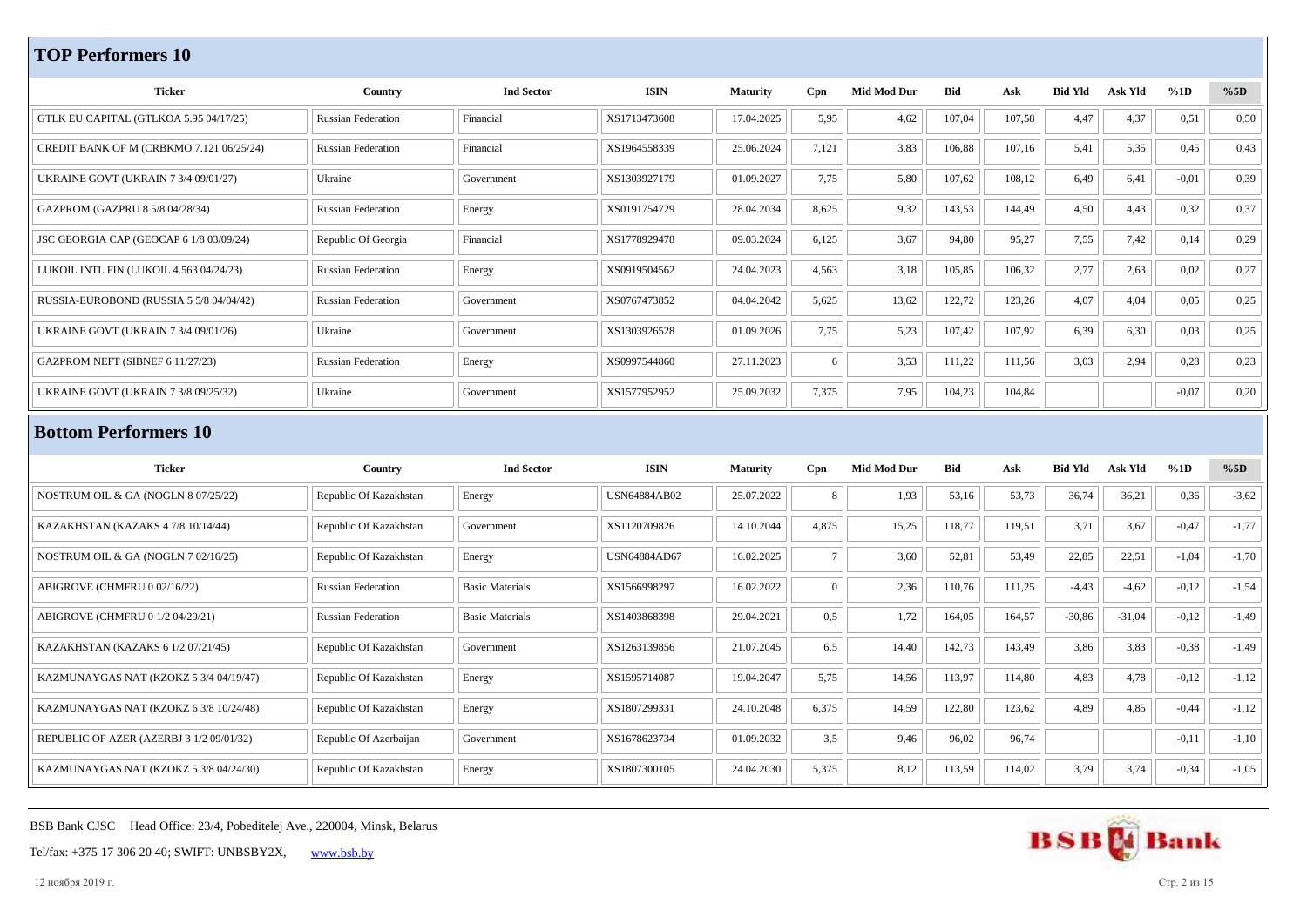| <b>Ticker</b>                                     | <b>Ind Sector</b> | <b>ISIN</b>  | <b>Maturity</b> | Cpn   | Mid<br>Mod<br>Dur | <b>Bid</b> | Ask    | <b>Bid</b><br>Yld | Ask<br>Yld | %5D     | %3M     | %1YR    | Amt Out           | SP | Moody's Fitch |            | Cpn<br>Freq    | Bloomberg<br>Mid Z<br><b>Spread</b> | Cpn Typ BB Rsk | <b>Issr Dflt</b> | <b>Min Piece</b> |
|---------------------------------------------------|-------------------|--------------|-----------------|-------|-------------------|------------|--------|-------------------|------------|---------|---------|---------|-------------------|----|---------------|------------|----------------|-------------------------------------|----------------|------------------|------------------|
| <b>Czech Republic</b>                             |                   |              |                 |       |                   |            |        |                   |            |         |         |         |                   |    |               |            |                |                                     |                |                  |                  |
| CEZ AS (CEZCP 4 1/4<br>04/03/22                   | Utilities         | XS0764313614 | 03.04.2022      | 4,25  | 2,26              | 103,78     | 104,04 | 2,61              | 2,50       | $-0,10$ | $-0,54$ |         | 288 594 000 A-    |    | Baa1          | A-u        | 2              | 84                                  | <b>FIXED</b>   | IG1              | 200 000          |
| CPI PROPERTY GRO<br>(CPIPGR 4 3/4 03/08/23)       | Financial         | XS1955030280 | 08.03.2023      | 4,75  | 3,04              | 105,26     | 105,61 | 3,07              | 2,96       | $-0,11$ | 1,10    |         | 450 000 000 BBB   |    | Baa2          |            | 2              | 131                                 | <b>FIXED</b>   | IG8              | 200 000          |
| CEZ AS (CEZCP 5 5/8<br>04/03/42                   | Utilities         | XS0764314695 | 03.04.2042      |       | 5,625 13,52       | 118,82     | 122,42 | 4,31              | 4,09       | 0,00    |         | 17,06   | 300 000 000 A-    |    | Baa1          | A-u        | 2              | 232                                 | <b>FIXED</b>   | IG1              | 200 000          |
| <b>Hungary</b>                                    |                   |              |                 |       |                   |            |        |                   |            |         |         |         |                   |    |               |            |                |                                     |                |                  |                  |
| <b>MAGYAR EXPORT-IM</b><br>(MAEXIM 4 01/30/20)    | Government        | XS1115429372 | 30.01.2020      | 4     | 0,21              | 100,27     | 100,48 | 2,69              | 1,70       | $-0,07$ |         | 0,00    | 500 000 000 BBB   |    |               | <b>BBB</b> | $\overline{2}$ | 26                                  | <b>FIXED</b>   | HY <sub>2</sub>  | 200 000          |
| <b>HUNGARIAN DEVEL</b><br>(MAGYAR 6 1/4 10/21/20) | Financial         | XS0954674312 | 21.10.2020      | 6,25  | 0.91              | 103,61     | 103,87 | 2,33              | 2,05       | $-0.05$ | $-0.89$ | $-0.66$ | 750 000 000       |    | Baa3          | <b>BBB</b> | $\overline{2}$ | 39                                  | <b>FIXED</b>   | HY <sub>2</sub>  | 200 000          |
| <b>Republic Of Armenia</b>                        |                   |              |                 |       |                   |            |        |                   |            |         |         |         |                   |    |               |            |                |                                     |                |                  |                  |
| ARDSHININVESTBK<br>(ARBANK 12 07/29/20)           | Financial         | XS1117287638 | 29.07.2020      | 12    | 0.44              | 104,00     | 104,78 | 3,10              | 1,48       | $-0.02$ | 0,39    |         | $\theta$          |    | Ba3           | $B+$       | $\overline{c}$ |                                     | <b>FIXED</b>   |                  | 200 000          |
| ARMENIA (ARMEN 6<br>09/30/20                      | Government        | XS0974642273 | 30.09.2020      |       | $6\quad 0.85$     | 101,64     | 103,08 | 4,07              | 2,43       | $-0,29$ | $-0.58$ | 1,00    | 97 657 000        |    | Ba3           | $B+$       | $\overline{2}$ | 143                                 | <b>FIXED</b>   |                  | 200 000          |
| ARMENIA (ARMEN 7.15<br>03/26/25                   | Government        | XS1207654853 | 26.03.2025      | 7,15  | 4,50              | 115,88     | 116,87 | 3,85              | 3,66       | $-0,27$ | 0,70    | 10,76   | 500 000 000       |    | Ba3           | $B+$       | 2              | 203                                 | <b>FIXED</b>   |                  | 200 000          |
| <b>Republic Of Azerbaijan</b>                     |                   |              |                 |       |                   |            |        |                   |            |         |         |         |                   |    |               |            |                |                                     |                |                  |                  |
| <b>REPUBLIC OF AZER</b><br>(AZERBJ 2.82 09/01/20) | Government        | XS1678621522 | 01.09.2020      | 2,82  | 0,78              | 99,67      | 100,00 | 3,24              | 2,82       | 0,01    | 0,24    |         | 173 524 000       |    | Ba2u          | $BB+$      | $\overline{2}$ |                                     | <b>FIXED</b>   | IG10             | 150 000          |
| REPUBLIC OF AZER<br>(AZERBJ 2.82 09/01/21)        | Government        | XS1678622090 | 01.09.2021      | 2,82  | 1,73              | 99,27      | 99,82  | 3,24              | 2,92       | $-0.04$ | 0,28    |         | 173 524 000       |    | Ba2u          | $BB+$      | 2              |                                     | <b>FIXED</b>   | IG10             | 150 000          |
| STATE OIL CO AZE (SOIAZ<br>4 3/4 03/13/23)        | Energy            | XS0903465127 | 13.03.2023      | 4,75  | 3,05              | 104,00     | 104,74 | 3,47              | 3,24       | $-0,37$ | $-0,07$ | 5,41    | 1 000 000 000 BB- |    | Ba2           | $BB+$      | $\overline{2}$ | 165                                 | <b>FIXED</b>   | IG10             | 200 000          |
| REPUBLIC OF AZER<br>(AZERBJ 4 3/4 03/18/24)       | Government        | XS1044540547 | 18.03.2024      | 4,75  | 3,90              | 105,34     | 106,07 | 3,41              | 3,24       | $-0,54$ | $-0.92$ | 7,35    | 1 250 000 000     |    | Ba2u          | $BB+$      | 2              | 162                                 | <b>FIXED</b>   | IG10             | 200 000          |
| INTERNATIONAL BA<br>(IBAZAZ 3 1/2 09/01/24)       | Financial         | XS1678463784 | 01.09.2024      | 3.5   | 4,26              | 87,55      | 89,14  | 6,57              | 6,15       | 0,16    | 2,92    |         | 1 000 000 000     |    |               | B-         | $\overline{2}$ |                                     | <b>FIXED</b>   |                  | 150 000          |
| STHRN GAS CRIDOR<br>(SGCAZE 6 7/8 03/24/26)       | Energy            | XS1319820897 | 24.03.2026      | 6,875 | 5,21              | 116,53     | 116,74 | 3,91              | 3,88       | $-0.48$ | $-0,49$ |         | 2 000 000 000     |    | Ba2           | $BB+$      | 2              | 215                                 | <b>FIXED</b>   | IG9              | 200 000          |



12 ноября 2019 г. Стр. 3 из 15

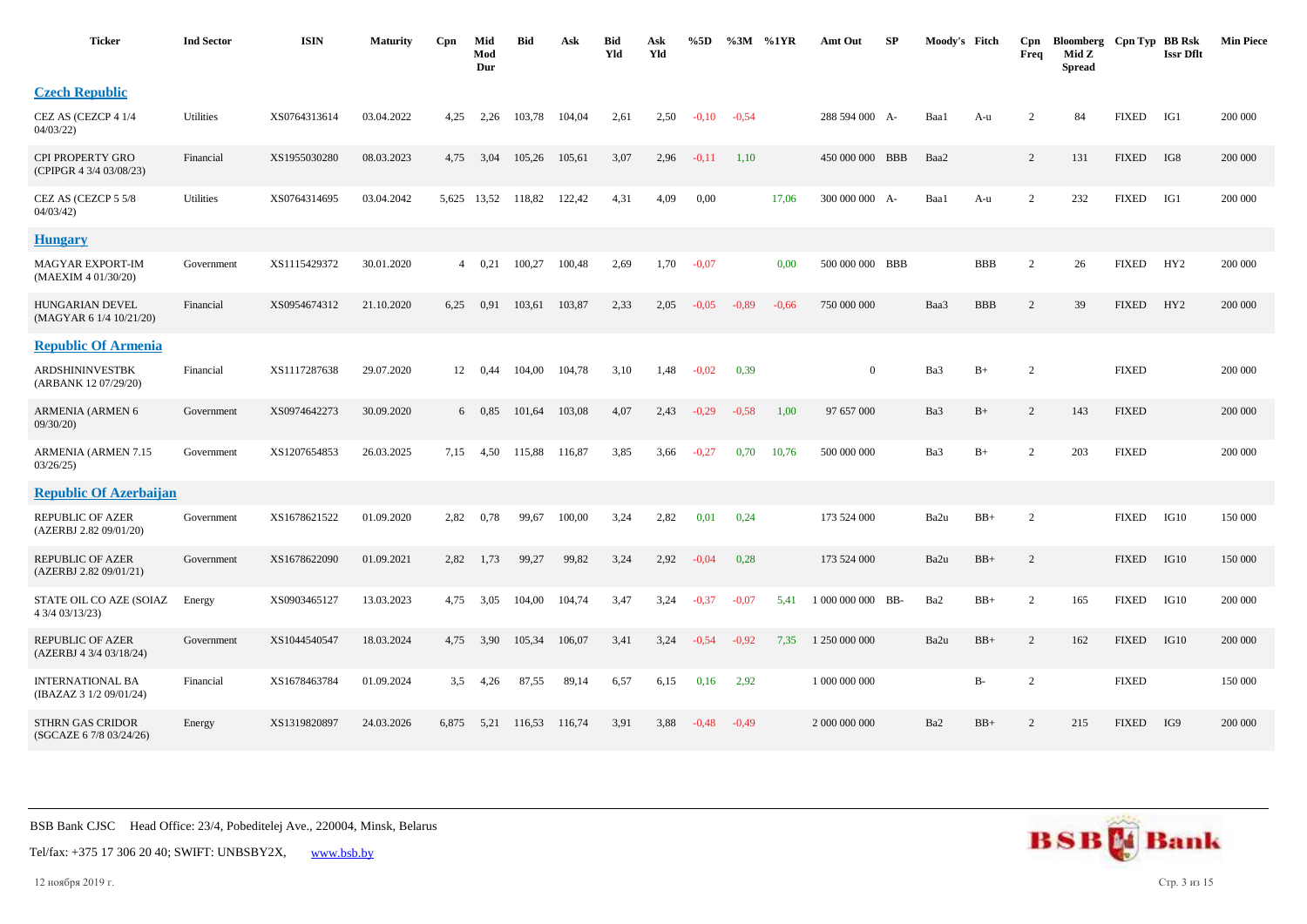| <b>Ticker</b>                                    | <b>Ind Sector</b>     | <b>ISIN</b>  | <b>Maturity</b> | Cpn    | Mid<br>Mod<br>Dur | <b>Bid</b>  | Ask    | <b>Bid</b><br>Yld | Ask<br>Yld | %5D     | $\%3M$  | %1YR    | Amt Out            | SP   | Moody's Fitch   |             | Cpn<br>Freq    | Bloomberg Cpn Typ BB Rsk<br>Mid Z<br><b>Spread</b> |                  | <b>Issr Dflt</b> | <b>Min Piece</b> |
|--------------------------------------------------|-----------------------|--------------|-----------------|--------|-------------------|-------------|--------|-------------------|------------|---------|---------|---------|--------------------|------|-----------------|-------------|----------------|----------------------------------------------------|------------------|------------------|------------------|
| REPUBLIC OF AZER<br>(AZERBJ 5 1/8 09/01/29)      | Government            | XS1678623064 | 01.09.2029      | 5,125  | 7,05              | 108,23      | 109,21 |                   |            | $-0,48$ | 2,01    | 14,83   | 310 718 000        |      | Ba2u            | $BB+$       | 2              |                                                    | <b>FIXED</b>     | IG10             | 150 000          |
| STATE OIL CO AZE (SOIAZ<br>6.9503/18/30          | Energy                | XS1196496688 | 18.03.2030      | 6,95   | 7,58              |             |        |                   |            |         |         |         | 750 000 000 BB-    |      | <b>NR</b>       | $BB+$       | 2              |                                                    | <b>FIXED</b>     | IG10             | 200 000          |
| REPUBLIC OF AZER<br>(AZERBJ 3 1/2 09/01/32)      | Government            | XS1678623734 | 01.09.2032      | 3,5    | 9,46              | 96,02       | 96,74  |                   |            | $-1.10$ | 0.60    | 18,36   | 1 076 578 000      |      | Ba2u            | $BB+$       | 2              |                                                    | <b>FIXED</b>     | IG10             | 150 000          |
| <b>Republic Of Belarus</b>                       |                       |              |                 |        |                   |             |        |                   |            |         |         |         |                    |      |                 |             |                |                                                    |                  |                  |                  |
| EUROTORG (EUROTG 8 3/4<br>10/30/22               | Consumer,<br>Cyclical | XS1577952010 | 30.10.2022      | 8,75   | 2,18              | 107.47      | 107,81 | 5,42              | 5,27       | $-0,42$ | 1,67    |         | 340 361 000 B-     |      |                 | B           | 2              | 363                                                | <b>FIXED</b>     | HY3              | 200 000          |
| <b>REP OF BELARUS (BELRUS</b><br>6 7/8 02/28/23) | Government            | XS1634369067 | 28.02.2023      | 6,875  | 2,91              | 106,68      | 107,32 | 4,66              | 4,45       | $-0.88$ | 0.37    | 4,09    | 800 000 000 B      |      | B <sub>3u</sub> | B           | 2              | 285                                                | <b>FIXED</b>     |                  | 200 000          |
| DEVELOPMENT BANK<br>(DBBYRB 6 3/4 05/02/24)      | Financial             | XS1904731129 | 02.05.2024      | 6,75   | 3,83              | 104.51      | 105,19 | 5,60              | 5,42       | $-0.45$ | 0,04    |         | 500 000 000 B      |      |                 | $\mathbf B$ | $\overline{2}$ | 380                                                | <b>FIXED</b>     |                  | 200 000          |
| <b>REP OF BELARUS (BELRUS</b><br>7 5/8 06/29/27) | Government            | XS1634369224 | 29.06.2027      | 7.625  | 5,75              | 113,96      | 114,80 | 5,37              | 5,24       | $-0.94$ | 1,24    | 8,65    | 600 000 000 B      |      | B <sub>3u</sub> | B           | 2              | 355                                                | <b>FIXED</b>     |                  | 200 000          |
| REP OF BELARUS (BELRUS Government<br>6.202/28/30 |                       | XS1760804184 | 28.02.2030      | 6.2    | 7,55              | 106,01      | 106,81 | 5,43              | 5,33       | $-0.90$ | 0.53    | 12,97   | 600 000 000 B      |      | B <sub>3u</sub> | B           | $\overline{2}$ | 356                                                | <b>FIXED</b>     |                  | 200 000          |
| <b>Republic Of Croatia</b>                       |                       |              |                 |        |                   |             |        |                   |            |         |         |         |                    |      |                 |             |                |                                                    |                  |                  |                  |
| CROATIA (CROATI 6 5/8<br>07/14/20                | Government            | XS0525827845 | 14.07.2020      | 6,625  | 0,64              | 102,79      | 103,09 | 2,38              | 1,93       | $-0.10$ | $-0,77$ | $-1,40$ | 1 250 000 000      | BBB- | Ba2             | BBB-        | 2              | 31                                                 | <b>FIXED</b>     | IG8              | 100 000          |
| CROATIA (CROATI 6 3/8<br>03/24/21                | Government            | XS0607904264 | 24.03.2021      | 6,375  | 1,30              | 105,38      | 105,68 | 2.33              | 2,11       | $-0,13$ | $-0,47$ | 0,52    | 1 500 000 000      | BBB- | Ba2             | BBB-        | 2              | 47                                                 | <b>FIXED</b>     | IG8              | 200 000          |
| HRVATSKA ELEKTRO<br>(HRELEC 5 7/8 10/23/22)      | Utilities             | XS1309493630 | 23.10.2022      | 5,875  | 2,71              | 109,49      | 109,76 | 2,51              | 2,42       | $-0.02$ | 0,72    | 5,10    | 550 000 000 BB+    |      | Ba2             |             | $\overline{c}$ | 76                                                 | <b>FIXED</b>     | HY1              | 200 000          |
| CROATIA (CROATI 5 1/2<br>04/04/23                | Government            | XS0908769887 | 04.04.2023      | 5.5    |                   | 3,10 110,20 | 110,59 | 2,35              | 2,24       | $-0.15$ | $-0.08$ | 5.14    | 1 500 000 000 BBB- |      | Ba2             | BBB-        | 2              | 59                                                 | <b>FIXED</b>     | IG8              | 200 000          |
| CROATIA (CROATI 6<br>01/26/24                    | Government            | XS0997000251 | 26.01.2024      |        | 6 3.71            | 114.61      | 115,03 | 2.33              | 2,23       | $-0,21$ | 0,15    | 6,55    | 1 750 000 000      | BBB- | Ba2             | BBB-        | 2              | 57                                                 | <b>FIXED</b>     | IG8              | 200 000          |
| <b>Republic Of Georgia</b>                       |                       |              |                 |        |                   |             |        |                   |            |         |         |         |                    |      |                 |             |                |                                                    |                  |                  |                  |
| <b>BANK OF GEORGIA</b><br>(GEBGG 11 1/8 PERP)    | Financial             | XS1970667769 |                 | 11,125 | 3,36              | 102,83      | 104,83 | 10,32             | 9,79       | $-0.08$ | 0,40    |         | 100 000 000        |      |                 | $B-$        | 2              | 834                                                | VARIAB HY1<br>LE |                  | 200 000          |
| TBC BANK JSC (TBCBGE<br>10.775 PERP)             | Financial             | XS1843433126 |                 | 10.775 | 3,62              | 101,20      | 102,67 | 10,42             | 10,04      | $-0.06$ | $-0.51$ |         | 125 000 000        |      |                 | $B-$        | 2              | 852                                                | VARIAB IG8<br>LE |                  | 200 000          |



12 ноября 2019 г. Стр. 4 из 15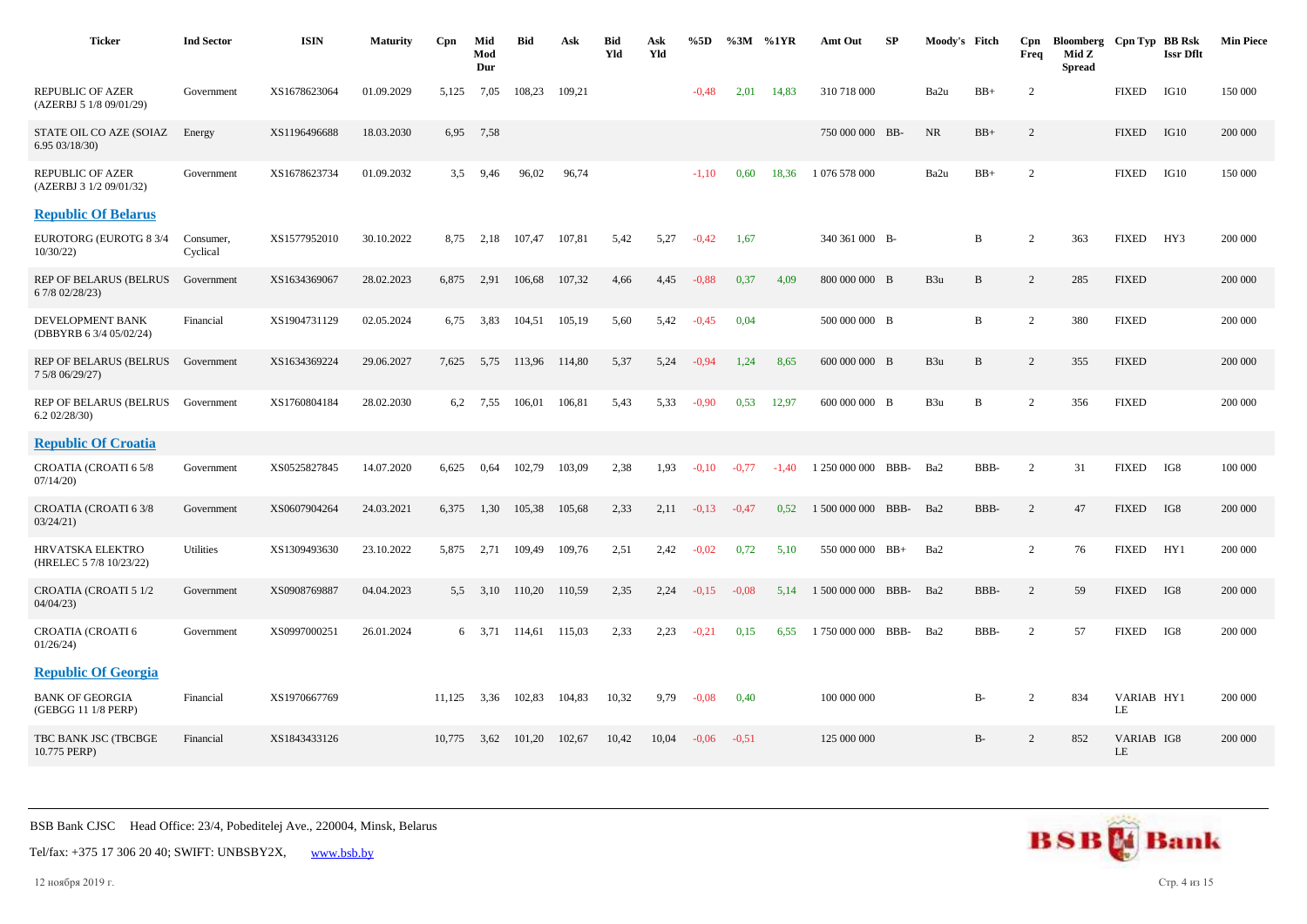| <b>Ticker</b>                                      | <b>Ind Sector</b> | <b>ISIN</b>         | <b>Maturity</b> | Cpn   | Mid<br>Mod<br>Dur | <b>Bid</b> | Ask    | <b>Bid</b><br>Yld | Ask<br>Yld | %5D     |          | $\%3M$ %1YR | Amt Out             | SP        | Moody's Fitch  |           | Cpn<br>Freq    | Bloomberg Cpn Typ BB Rsk<br>Mid Z<br><b>Spread</b> |              | <b>Issr Dflt</b> | <b>Min Piece</b> |
|----------------------------------------------------|-------------------|---------------------|-----------------|-------|-------------------|------------|--------|-------------------|------------|---------|----------|-------------|---------------------|-----------|----------------|-----------|----------------|----------------------------------------------------|--------------|------------------|------------------|
| <b>GEORGIA REP OF (GEORG)</b><br>6 7/8 04/12/21)   | Government        | XS0617134092        | 12.04.2021      | 6.875 | 1,35              | 105,37     | 106.04 | 2.96              | 2,49       | $-0.36$ | $-0.25$  | 0.33        | 500 000 000 BB      |           | Ba2            | <b>BB</b> | 2              | 97                                                 | <b>FIXED</b> |                  | 200 000          |
| GEORGIAN OIL (GEOROG 6 Energy<br>3/4 04/26/21)     |                   | XS1319820384        | 26.04.2021      | 6,75  | 1,38              | 104,08     | 104,28 | 3,84              | 3,69       | $-0.05$ | $-0,60$  |             | 250 000 000 BB-     |           |                | <b>BB</b> | $\overline{c}$ | 202                                                | <b>FIXED</b> | IG8              | 200 000          |
| <b>GEORGIAN RAILWAY</b><br>(GRAIL 7 3/4 07/11/22)  | Industrial        | XS0800346362        | 11.07.2022      | 7,75  | 2,36              | 109,37     | 109,71 | 4,00              | 3,87       | $-0.05$ | $-0,17$  | 3,11        | $500000000$ B+      |           |                | BB-       | $\overline{2}$ | 222                                                | <b>FIXED</b> |                  | 200 000          |
| <b>BANK OF GEORGIA</b><br>(GEBGG 6 07/26/23)       | Financial         | XS1405775880        | 26.07.2023      |       | $6\quad 3.25$     | 103,98     | 104,34 | 4,81              | 4,71       | 0,17    | 2,45     |             | 350 000 000         |           | Ba2            | BB-       | 2              | 306                                                | <b>FIXED</b> | HY1              | 200 000          |
| <b>JSC GEORGIA CAP</b><br>(GEOCAP 6 1/8 03/09/24)  | Financial         | XS1778929478        | 09.03.2024      | 6,125 | 3,67              | 94,80      | 95,27  | 7,55              | 7,42       | 0,29    | $-0.06$  |             | $300\ 000\ 000$ B+  |           | B2             |           | $\overline{2}$ | 577                                                | <b>FIXED</b> | IG7              | 200 000          |
| SILKNET JSC (SILNET 11<br>04/02/24                 | Communications    | XS1843443430        | 02.04.2024      |       | $11 \quad 2,80$   | 110.68     | 110.92 | 8,05              | 7,97       | 0.00    | 3,10     |             | 200 000 000         |           | B1             | $B+$      | $\overline{c}$ | 630                                                | <b>FIXED</b> | HY4              | 200 000          |
| TBC BANK JSC (TBCBGE 5<br>3/4 06/19/24)            | Financial         | XS1843434363        | 19.06.2024      | 5,75  | 3,92              | 102,29     | 102,73 | 5,18              | 5,08       | $-0,20$ | 2,40     |             | 300 000 000         |           | Ba2            | BB-       | 2              | 341                                                | <b>FIXED</b> | IG8              | 200 000          |
| <b>Republic Of Kazakhstan</b>                      |                   |                     |                 |       |                   |            |        |                   |            |         |          |             |                     |           |                |           |                |                                                    |              |                  |                  |
| KAZAKH DEVELOPME<br>(DBKAZ 6 1/2 06/03/20)         | Financial         | XS0220743776        | 03.06.2020      | 6,5   | 0,53              | 101,79     | 102,46 | 3,20              | 2,00       | $-0.11$ | $-0.84$  | $-1.74$     | $100\ 000\ 000$ BB+ |           | Baa3           | BBB-      | 2              | 72                                                 | <b>FIXED</b> | IG4              | 1 0 0 0          |
| <b>HALYK SAVINGS BK</b><br>(HSBKKZ 7 1/4 01/28/21) | Financial         | XS0583796973        | 28.01.2021      | 7,25  | 1,14              | 105,09     | 105,51 | 2,92              | 2,59       | 0,00    | 0,04     |             | 500 000 000 BB      |           | Ba3            | <b>BB</b> | 2              | 98                                                 | <b>FIXED</b> | IG4              | 200 000          |
| KAZMUNAYGAS NAT<br>(KZOKZ 3 7/8 04/19/22)          | Energy            | XS1595713279        | 19.04.2022      | 3,875 | 2,31              | 102,58     | 102,94 | 2,77              | 2,62       | $-0.01$ | 0,14     |             | 500 000 000 BB      |           | Baa3           | BBB-      | 2              | 99                                                 | <b>FIXED</b> | IG3              | 200 000          |
| EASTCOMTRANS (EASTCM Industrial<br>8 04/22/22)     |                   | XS0918292151        | 22.04.2022      |       | 8 1,73            | 96,18      | 97,65  | 10,23             | 9,36       | 0,04    | 0.86     |             | 30 527 000          |           | B <sub>3</sub> | <b>WD</b> | 2              |                                                    | <b>FIXED</b> | IG10             | 200 000          |
| <b>FORTEBANK (ALLIBK 14</b><br>06/30/22            | Financial         | USY2497PAD51        | 30.06.2022      |       | $14 \quad 2,15$   | 115,31     | 118,45 | 7,47              | 6,27       | 0,14    | $-1,34$  |             | 63 147 384 B+       |           |                | <b>NR</b> | $\overline{2}$ |                                                    | <b>FIXED</b> |                  | 1 000            |
| <b>NOSTRUM OIL &amp; GA</b><br>(NOGLN 8 07/25/22)  | Energy            | <b>USN64884AB02</b> | 25.07.2022      | 8     | 1,93              | 53,16      | 53,73  | 36,74             | 36,21      | $-3,62$ | $-12,28$ |             | 725 000 000         | $CCC+ B3$ |                |           | 2              | 3 4 7 6                                            | <b>FIXED</b> | HY <sub>6</sub>  | 200 000          |
| <b>KAZAKH DEVELOPME</b><br>(DBKAZ 4 1/8 12/10/22)  | Financial         | XS0860582435        | 10.12.2022      | 4,125 | 2,83              | 102,97     | 103,43 | 3,10              | 2,95       | 0,10    | 0,25     | 5.05        | $1264004000$ BB+    |           | Baa3           | BBB-      | 2              | 132                                                | <b>FIXED</b> | IG4              | 200 000          |
| <b>KAZKOMMERTSBANK</b><br>(HSBKKZ 5 1/2 12/21/22)  | Financial         | XS0867478124        | 21.12.2022      | 5,5   | 0.08              | 100,67     | 100,90 | $-3,68$           | $-6,75$    | $-0.03$ | $-0,10$  |             | 548 012 457 BB      |           |                | <b>BB</b> | 2              | $-707$                                             | <b>FIXED</b> | IG4              | 1                |
| KAZMUNAYGAS NAT<br>(KZOKZ 4.4 04/30/23)            | Energy            | XS0925015074        | 30.04.2023      | 4.4   | 3,21              | 105,42     | 105,76 | 2,75              | 2,65       | $-0.18$ | 0.55     | 6,69        | 406 564 000 BB      |           | Baa3           | BBB-      | $\overline{2}$ | 99                                                 | <b>FIXED</b> | IG3              | 200 000          |



Tel/fax: +375 17 306 20 40; SWIFT: UNBSBY2X, [www.bsb.by](https://www.bsb.by/)

12 ноября 2019 г. Стр. 5 из 15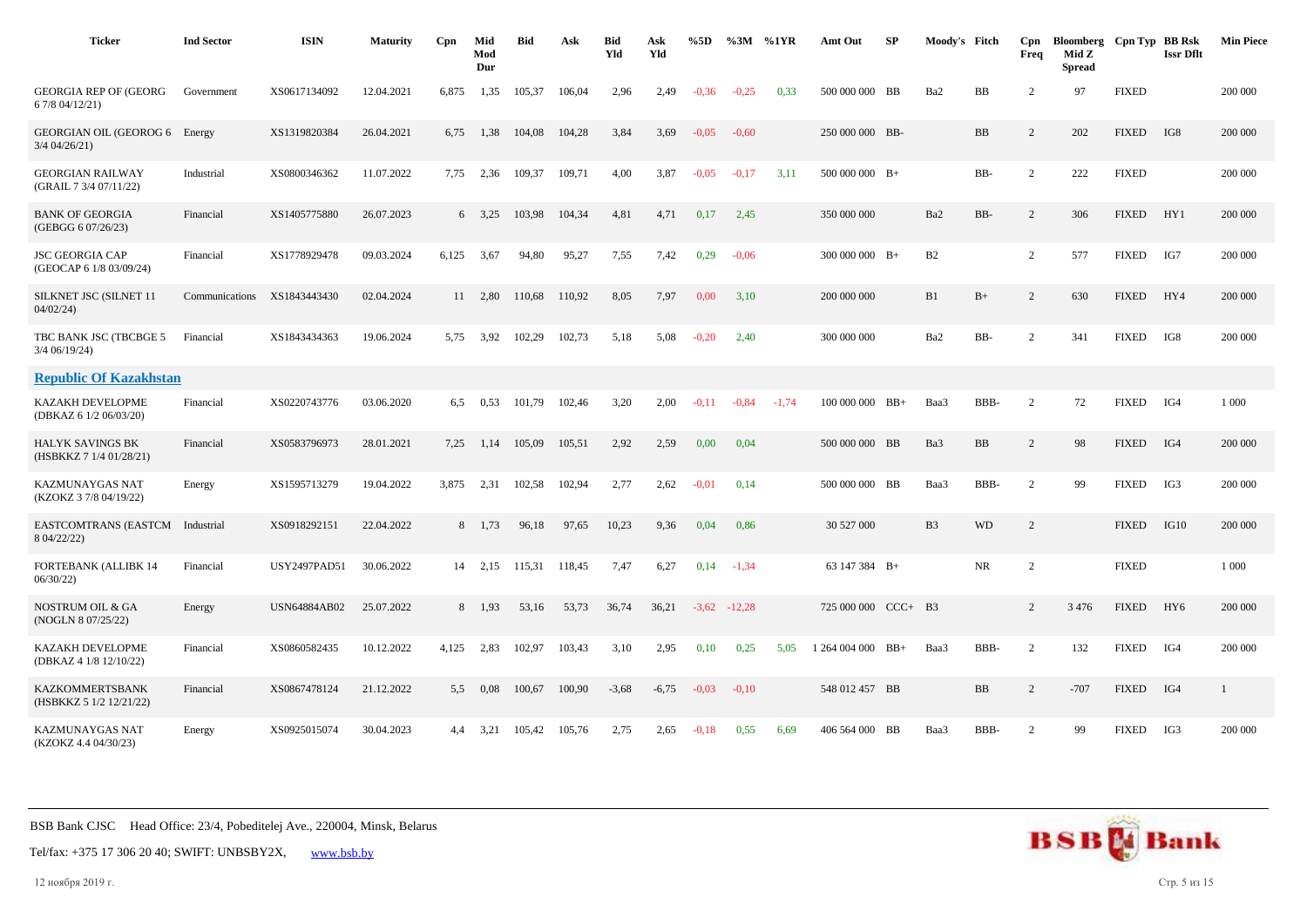| <b>Ticker</b>                                     | <b>Ind Sector</b> | <b>ISIN</b>         | <b>Maturity</b> | Cpn   | Mid<br>Mod<br>Dur | <b>Bid</b>                | Ask    | <b>Bid</b><br>Yld | Ask<br>Yld | %5D     | %3M %1YR |         | Amt Out             | SP | Moody's Fitch  |            | Cpn<br>Freq    | Bloomberg Cpn Typ BB Rsk<br>Mid Z<br><b>Spread</b> |              | <b>Issr Dflt</b> | <b>Min Piece</b> |
|---------------------------------------------------|-------------------|---------------------|-----------------|-------|-------------------|---------------------------|--------|-------------------|------------|---------|----------|---------|---------------------|----|----------------|------------|----------------|----------------------------------------------------|--------------|------------------|------------------|
| KAZAKHSTAN (KAZAKS 3<br>$7/8$ 10/14/24)           | Government        | XS1120709669        | 14.10.2024      | 3,875 |                   | 107,36                    |        | 2,30              |            |         |          |         | 1 500 000 000 BBB-  |    | Baa3           | <b>BBB</b> | 2              |                                                    | <b>FIXED</b> | HY <sub>6</sub>  | 200 000          |
| <b>ALLIANCE BANK (ALLIBK</b><br>11 3/4 12/15/24)  | Financial         | XS1153772725        | 15.12.2024      | 11,75 | 0.08              | 110,15                    | 110,52 | $-17,94$          | $-21,44$   | $-0.02$ | 1,44     |         | 162 641 875 B+      |    |                | B          | 2              | $-1417$                                            | <b>FIXED</b> |                  |                  |
| <b>NOSTRUM OIL &amp; GA</b><br>(NOGLN 7 02/16/25) | Energy            | <b>USN64884AD67</b> | 16.02.2025      |       | 7 3,60            | 52,81                     | 53,49  | 22,85             | 22,51      | $-1,70$ | $-10,91$ |         | $400000000$ CCC+ B3 |    |                |            | 2              | 2 0 9 5                                            | <b>FIXED</b> | HY <sub>6</sub>  | 200 000          |
| <b>KAZMUNAYGAS NAT</b><br>(KZOKZ 4 3/4 04/24/25)  | Energy            | XS1807299174        | 24.04.2025      | 4,75  | 4,81              | 108,62                    | 109,08 | 3,02              | 2,93       | $-0,13$ | 0,24     |         | 500 000 000         |    | Baa3           | BBB-       | 2              | 125                                                | <b>FIXED</b> | IG3              | 200 000          |
| KAZAKHSTAN (KAZAKS 5<br>$1/8$ 07/21/25)           | Government        | XS1263054519        | 21.07.2025      | 5,125 |                   |                           |        |                   |            |         |          |         | 2 500 000 000 BBB-  |    | Baa3           | <b>BBB</b> | 2              |                                                    | <b>FIXED</b> | HY <sub>6</sub>  | 200 000          |
| <b>TENGIZCH FIN INT</b><br>(TENGIZ 4 08/15/26)    | Energy            | USG87602AA90        | 15.08.2026      |       | 4 5,67            | 104,79                    | 105,18 | 3,18              | 3,11       | $-0.09$ | 2,26     |         | 1 000 000 000 BBB   |    | Baa2           |            | $\overline{2}$ | 139                                                | <b>FIXED</b> |                  | 200 000          |
| KAZMUNAYGAS NAT<br>(KZOKZ 4 3/4 04/19/27)         | Energy            | XS1595713782        | 19.04.2027      | 4.75  | 6,28              | 108.60                    | 109,04 | 3,43              | 3.37       | $-0,27$ | 0.23     |         | 1 000 000 000 BB    |    | Baa3           | BBB-       | 2              | 162                                                | <b>FIXED</b> | IG3              | 200 000          |
| KAZTRANSGAS JSC<br>(KZTGKZ 4 3/8 09/26/27)        | Energy            | XS1682544157        | 26.09.2027      | 4,375 | 6,61              | 104,55                    | 105,22 | 3,70              | 3,61       | $-0,01$ | 0,59     |         | 750 000 000         |    | Baa3           | BBB-       | $\overline{c}$ | 187                                                | <b>FIXED</b> | IG4              | 200 000          |
| <b>KAZAKHSTAN TEMIR</b><br>(KTZKZ 4.85 11/17/27)  | Industrial        | XS1713475132        | 17.11.2027      | 4,85  | 6,60              | 114,41                    | 115,05 | 2,83              | 2,74       | $-0.04$ | 4,74     |         | 780 000 000         |    | Baa3           | BBB-       | $\overline{2}$ | 100                                                | <b>FIXED</b> | HY1              | 200 000          |
| <b>KAZMUNAYGAS NAT</b><br>(KZOKZ 5 3/8 04/24/30)  | Energy            | XS1807300105        | 24.04.2030      | 5,375 | 8,12              | 113,59                    | 114,02 | 3,79              | 3,74       | $-1,05$ | 0,70     |         | 1 250 000 000       |    | Baa3           | BBB-       | $\overline{2}$ | 191                                                | <b>FIXED</b> | IG3              | 200 000          |
| <b>KAZAKHSTAN TEMIR</b><br>(KTZKZ 6.95 07/10/42)  | Industrial        | XS0799658637        | 10.07.2042      | 6.95  | 12,67             | 133,25                    | 134,12 | 4,58              | 4,53       | $-0,57$ | 1,73     | 23,73   | 1 100 000 000 BB-   |    | Baa3           | BBB-       | 2              | 257                                                | <b>FIXED</b> | HY1              | 200 000          |
| KAZAKHSTAN (KAZAKS 4<br>$7/8$ 10/14/44)           | Government        | XS1120709826        | 14.10.2044      |       |                   | 4,875 15,25 118,77 119,51 |        | 3,71              | 3,67       | $-1,77$ | 1,45     |         | 1 000 000 000 BBB-  |    | Baa3           | <b>BBB</b> | 2              | 171                                                | <b>FIXED</b> | HY <sub>6</sub>  | 200 000          |
| KAZAKHSTAN (KAZAKS 6<br>$1/2$ 07/21/45)           | Government        | XS1263139856        | 21.07.2045      |       | 6,5 14,40         | 142,73                    | 143,49 | 3,86              | 3,83       | $-1,49$ | 1,32     |         | 1 500 000 000 BBB-  |    | Baa3           | <b>BBB</b> | 2              | 187                                                | <b>FIXED</b> | HY <sub>6</sub>  | 200 000          |
| KAZMUNAYGAS NAT<br>(KZOKZ 5 3/4 04/19/47)         | Energy            | XS1595714087        | 19.04.2047      | 5,75  | 14,56             | 113,97                    | 114,80 | 4,83              | 4,78       | $-1,12$ | $-1.81$  | 20,07   | 1 250 000 000 BB    |    | Baa3           | BBB-       | 2              | 281                                                | <b>FIXED</b> | IG3              | 200 000          |
| <b>KAZMUNAYGAS NAT</b><br>(KZOKZ 6 3/8 10/24/48)  | Energy            | XS1807299331        | 24.10.2048      | 6,375 | 14,59             | 122,80                    | 123,62 | 4,89              | 4,85       | $-1,12$ | 0,25     |         | 1 500 000 000       |    | Baa3           | BBB-       | $\overline{c}$ | 288                                                | <b>FIXED</b> | IG3              | 200 000          |
| <b>Republic Of Lithuania</b>                      |                   |                     |                 |       |                   |                           |        |                   |            |         |          |         |                     |    |                |            |                |                                                    |              |                  |                  |
| LITHUANIA (LITHUN 7 3/8<br>02/11/20               | Government        | XS0485991417        | 11.02.2020      | 7,375 | 0,24              | 101,16                    | 101,46 | 2,49              | 1,31       | $-0,16$ | $-1,11$  | $-3,60$ | 1 800 000 000 A     |    | A <sub>3</sub> | A-         | $\overline{c}$ | $-5$                                               | <b>FIXED</b> | IG10             | 100 000          |



Tel/fax: +375 17 306 20 40; SWIFT: UNBSBY2X, [www.bsb.by](https://www.bsb.by/)

12 ноября 2019 г. Стр. 6 из 15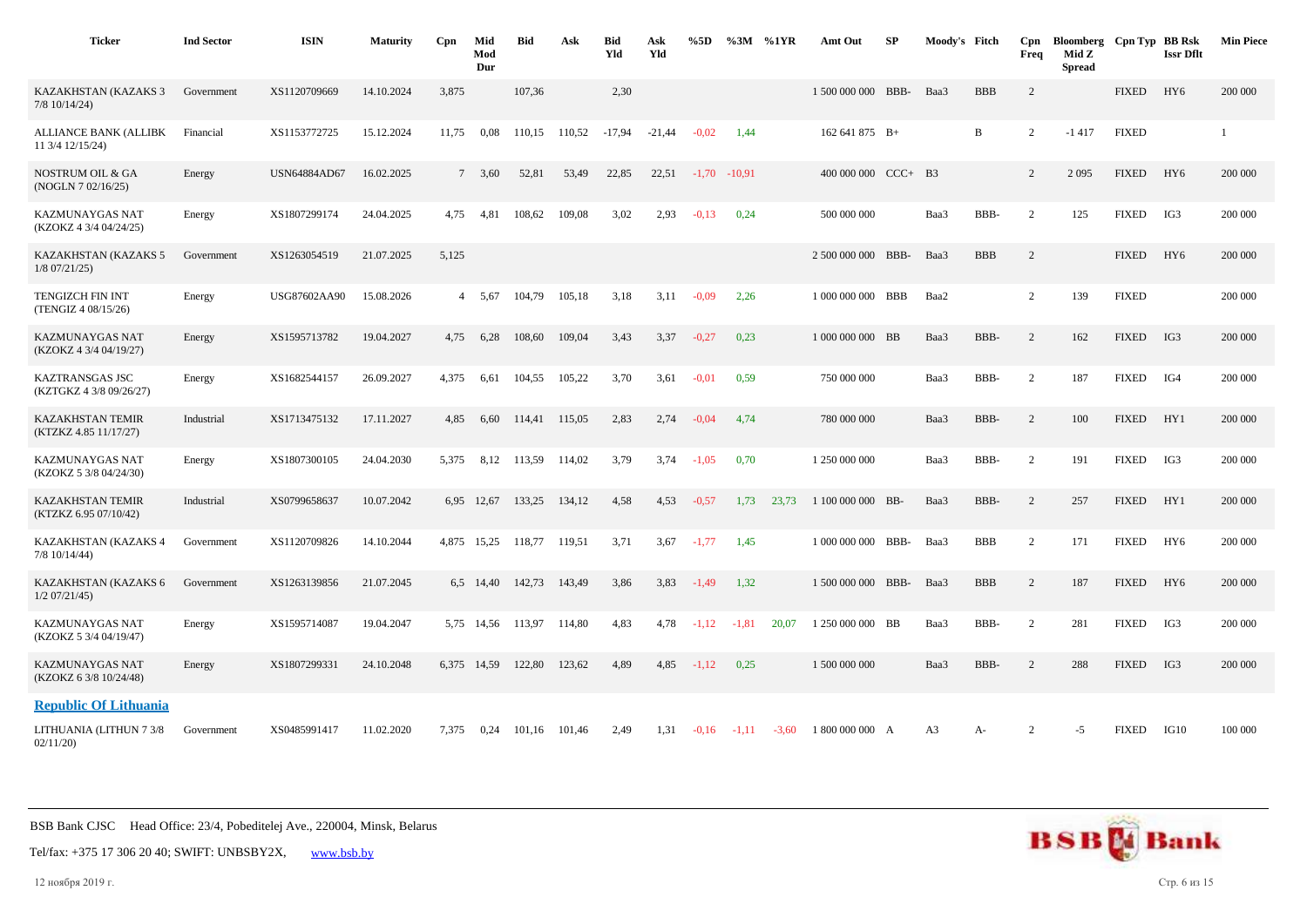| <b>Ticker</b>                                         | <b>Ind Sector</b>          | <b>ISIN</b>  | <b>Maturity</b> | Cpn   | Mid<br>Mod<br>Dur | Bid    | Ask    | Bid<br>Yld | Ask<br>Yld | %5D     | $\%3M \quad \%1YR$ |         | Amt Out          | SP  | Moody's Fitch   |              | Cpn<br>Freq    | Bloomberg Cpn Typ BB Rsk<br>Mid Z<br><b>Spread</b> |                  | <b>Issr Dflt</b> | <b>Min Piece</b> |
|-------------------------------------------------------|----------------------------|--------------|-----------------|-------|-------------------|--------|--------|------------|------------|---------|--------------------|---------|------------------|-----|-----------------|--------------|----------------|----------------------------------------------------|------------------|------------------|------------------|
| LITHUANIA (LITHUN 6 1/8<br>03/09/21                   | Government                 | XS0602546136 | 09.03.2021      | 6,125 | 1,26              | 105,09 | 105,35 | 2,18       | 1,99       | $-0.20$ | $-0,77$            | $-0,74$ | 1 500 000 000 A  |     | A <sub>3</sub>  | A-           | 2              | 33                                                 | <b>FIXED</b>     | IG10             | 100 000          |
| LITHUANIA (LITHUN 6 5/8<br>02/01/22                   | Government                 | XS0739988086 | 01.02.2022      | 6,625 | 2,05              | 109,85 | 110,18 | 2,05       | 1,91       | $-0,20$ | $-0,76$            | 0.69    | 1 500 000 000 A  |     | A <sub>3</sub>  | A-           | 2              | 26                                                 | <b>FIXED</b>     | IG10             | 200 000          |
| <b>Republic Of Moldova</b>                            |                            |              |                 |       |                   |        |        |            |            |         |                    |         |                  |     |                 |              |                |                                                    |                  |                  |                  |
| ARAGVI FINANCE<br>(ARAGVI 12 04/09/24)                | Consumer, Non-<br>cyclical | XS1960552823 | 09.04.2024      |       | 12 3,37           | 106,51 | 106,90 | 10,13      | 10,02      | $-0,29$ | 2,39               |         | 300 000 000 B-   |     |                 | B            | 2              | 836                                                | <b>FIXED</b>     |                  | 200 000          |
| <b>Republic Of Serbia</b>                             |                            |              |                 |       |                   |        |        |            |            |         |                    |         |                  |     |                 |              |                |                                                    |                  |                  |                  |
| SERBIA REPUBLIC (SERBIA Government<br>4 7/8 02/25/20) |                            | XS0893103852 | 25.02.2020      | 4,875 | 0,28              | 100,83 | 101,15 | 1,87       | 0,78       | 0,01    | $-0.15$            | 0.02    | 800 000 000 BB   |     | Ba3             | $BB+$        | $\overline{2}$ | $-63$                                              | <b>FIXED</b>     | IG1              | 200 000          |
| SERBIA REPUBLIC (SERBIA Government<br>7 1/4 09/28/21) |                            | XS0680231908 | 28.09.2021      | 7.25  | 1.76              | 108.95 | 109.34 | 2,33       | 2,13       | $-0.13$ | $-0,33$            | 1.34    | 1 600 000 000 BB |     | Ba3             | $BB+$        | 2              | 51                                                 | <b>FIXED</b>     | IG1              | 200 000          |
| <b>Republic Of Slovenia</b>                           |                            |              |                 |       |                   |        |        |            |            |         |                    |         |                  |     |                 |              |                |                                                    |                  |                  |                  |
| SLOVENIA (SLOVEN 5 1/2<br>10/26/22)                   | Government                 | XS0847086237 | 26.10.2022      | 5.5   | 2,74              | 109,57 | 110,56 | 2,14       | 1,81       | $-0,19$ | $-0,13$            | 3,47    | 272 510 000 AA-  |     | Baa1            | A            | 2              | 27                                                 | <b>FIXED</b>     | IG8              | 200 000          |
| SLOVENIA (SLOVEN 5.85<br>05/10/23                     | Government                 | XS0927637818 | 10.05.2023      | 5.85  | 3.19              | 112.51 | 113,51 | 2,11       | 1,83       | $-0,32$ | $-0.12$            | 3,21    | 133 167 000 AA-  |     | Baa1            | $\mathbf{A}$ | 2              | 27                                                 | <b>FIXED</b>     | IG8              | 200 000          |
| SLOVENIA (SLOVEN 5 1/4<br>02/18/24                    | Government                 | XS0982709221 | 18.02.2024      | 5.25  | 3,82              | 112,74 | 113,47 | 2,11       | 1,94       | $-0.08$ | 0,11               | 5.48    | 1 250 000 000    | AA- | Baa1            | $\mathbf{A}$ | 2              | 32                                                 | <b>FIXED</b>     | IG8              | 200 000          |
| <b>Russian Federation</b>                             |                            |              |                 |       |                   |        |        |            |            |         |                    |         |                  |     |                 |              |                |                                                    |                  |                  |                  |
| TINKOFF CREDIT (AKBHC 9 Financial<br>1/4 PERP)        |                            | XS1631338495 |                 | 9.25  | 2,46              | 104,93 | 106,11 | 7,31       | 6,86       | $-0.06$ | $-0.06$            | 8,50    | 300 000 000      |     |                 | <b>B-</b>    | $\overline{4}$ | 538                                                | VARIAB IG2<br>LE |                  | 200 000          |
| ALFA BANK (ALFARU 6.95<br>PERP)                       | Financial                  | XS1760786340 |                 | 6,95  | 3,04              | 99,55  | 100,39 | 7,10       | 6,82       | $-0.03$ | 1,22               | 16,58   | 500 000 000      |     | B2              | B            | $\overline{4}$ | 526                                                | VARIAB IG1<br>LE |                  | 200 000          |
| ALFA BANK (ALFARU 8<br>PERP)                          | Financial                  | XS1513741311 |                 | 8     | 2,02              | 102,54 | 103,32 | 6,76       | 6,38       | 0,10    | $-0,15$            | 11,86   | 700 000 000      |     | B <sub>2u</sub> | B            | $\overline{4}$ | 485                                                | VARIAB IG1<br>LE |                  | 200 000          |
| <b>CREDIT BANK OF M</b><br>(CRBKMO 8 7/8 PERP)        | Financial                  | XS1601094755 |                 | 8,875 | 2,54              | 87,81  | 89,94  | 13,93      | 12,99      | $-0,41$ | 5,57               | 17,47   | 620 000 000      |     | Caa2u           | <b>B-</b>    | $\overline{4}$ | 1 1 7 6                                            | VARIAB IG9<br>LE |                  | 200 000          |
| <b>CREDIT EURO BK (FCFIN 8</b><br>$1/2$ 11/15/19)     | Financial                  | XS0854763355 | 15.11.2019      | 8,5   | 0,00              | 99,83  | 100,19 | 37,27      | $-23,83$   | $-0.03$ |                    |         | 250 000 000      |     | B2              | BB-          | 2              | 487                                                | <b>FIXED</b>     | IG4              | 200 000          |
| TNK-BP FINANCE<br>(TMENRU 7 1/4 02/02/20)             | Energy                     | XS0484209159 | 02.02.2020      | 7,25  | 0,22              | 100,91 | 101,27 | 3,02       | 1,43       | $-0.08$ | $-1,12$            |         | 500 000 000 BBB- |     | Baa3            | <b>WD</b>    | 2              | 25                                                 | <b>FIXED</b>     | IG <sub>2</sub>  | 100 000          |



Tel/fax: +375 17 306 20 40; SWIFT: UNBSBY2X, [www.bsb.by](https://www.bsb.by/)

12 ноября 2019 г. Стр. 7 из 15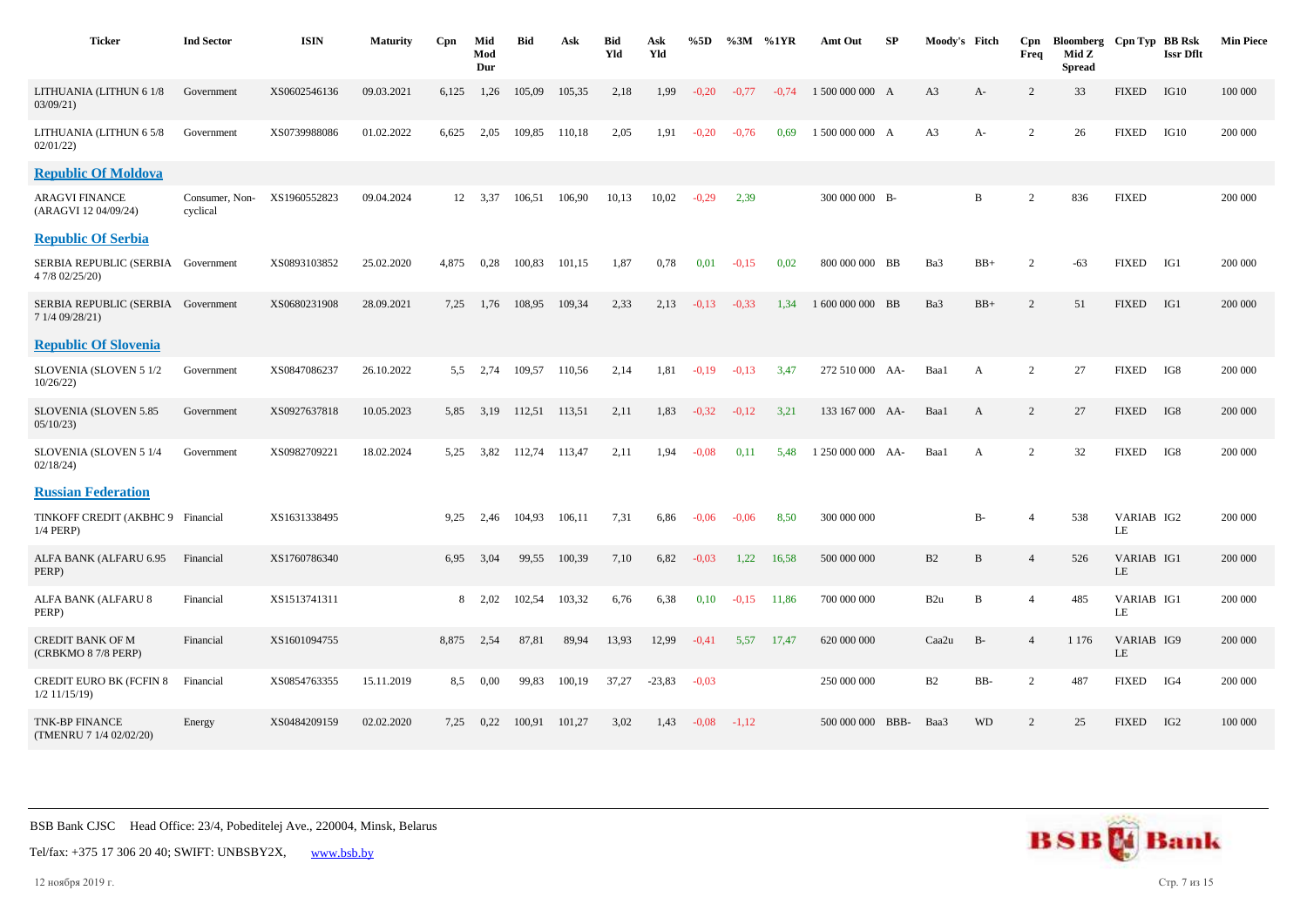| <b>Ticker</b>                                      | <b>Ind Sector</b>      | <b>ISIN</b>  | <b>Maturity</b> | Cpn   | Mid<br>Mod<br>Dur | <b>Bid</b> | Ask    | <b>Bid</b><br>Yld | Ask<br>Yld | %5D     | %3M     | %1YR    | Amt Out                     | SP      | Moody's Fitch |            | Cpn<br>Freq    | Bloomberg Cpn Typ BB Rsk<br>Mid Z<br><b>Spread</b> |              | <b>Issr Dflt</b> | <b>Min Piece</b> |
|----------------------------------------------------|------------------------|--------------|-----------------|-------|-------------------|------------|--------|-------------------|------------|---------|---------|---------|-----------------------------|---------|---------------|------------|----------------|----------------------------------------------------|--------------|------------------|------------------|
| <b>GAZPROM (GAZPRU 3.85</b><br>02/06/20            | Energy                 | XS0885733153 | 06.02.2020      | 3,85  | 0,23              | 100,07     | 100,41 | 3,52              | 2,06       | $-0.01$ | $-0,29$ | 0,71    | 800 000 000 BBB-            |         | Baa2          | <b>BBB</b> | $\overline{c}$ | 85                                                 | <b>FIXED</b> | IG5              | 200 000          |
| OAO TMK (TRUBRU 63/4<br>04/03/20                   | Industrial             | XS0911599701 | 03.04.2020      | 6,75  | 0,38              | 101,38     | 101,59 | 3,13              | 2,61       | $-0,06$ | $-0.79$ | 0.88    | $500\,000\,000$ B+ $*$ + B1 |         |               |            | $\overline{2}$ | 94                                                 | <b>FIXED</b> | IG9              | 200 000          |
| EUROCHEM M & C C<br>(EUCHEM 3.8 04/12/20)          | <b>Basic Materials</b> | XS1495632298 | 12.04.2020      | 3.8   | 0,41              | 100,46     | 100,66 | 2,67              | 2,19       | $-0.02$ | 0,15    |         | 124 128 000 BB-             |         |               | <b>BB</b>  | $\overline{2}$ | 51                                                 | <b>FIXED</b> | IG8              | 200 000          |
| <b>METALLOINVEST FI</b><br>(METINR 5 5/8 04/17/20) | <b>Basic Materials</b> | XS0918297382 | 17.04.2020      | 5,625 |                   |            |        |                   |            |         |         |         |                             | $0$ BB+ | WR            | $BB+$      | $\overline{2}$ |                                                    | <b>FIXED</b> | IG6              | 200 000          |
| <b>EDC FINANCE DAC</b><br>(EDCLLI 4 7/8 04/17/20)  | Energy                 | XS0918604496 | 17.04.2020      | 4,875 | 0,42              | 101.04     | 101.12 | 2,41              | 2,23       | 0,04    | $-0.03$ | 1,34    | 62 539 000 BB+              |         |               | $BB+$      | $\overline{2}$ | 41                                                 | <b>FIXED</b> | HY2              | 200 000          |
| POLYUS FINANCE P<br>(PGILLN 5 5/8 04/29/20)        | <b>Basic Materials</b> | XS0922301717 | 29.04.2020      | 5,625 | 0,45              | 101,39     | 101,54 | 2,57              | 2,25       | $-0.05$ | $-0,48$ | 0,48    | 677 482 000 BB              |         |               | <b>BB</b>  | $\overline{2}$ | 51                                                 | <b>FIXED</b> | IG <sub>2</sub>  | 200 000          |
| RUSSIA-EUROBOND<br>(RUSSIA 5 04/29/20)             | Government             | XS0504954347 | 29.04.2020      | 5     | 0,45              | 101,26     | 101,54 | 2,22              | 1,61       | $-0,10$ | $-0.72$ | $-0.28$ | 3 500 000 000 BBB-          |         | Baa3          | <b>BBB</b> | 2              |                                                    | <b>FIXED</b> | IG9              | 100 000          |
| <b>MOBILE TELESYS</b><br>(MOBTEL 8 5/8 06/22/20)   | Communications         | XS0513723873 | 22.06.2020      | 8,625 | 0,58              | 103,66     | 104,03 | 2,51              | 1,93       | $-0.08$ | $-1,13$ | $-1,95$ | 306 886 000 BB+             |         | Balu          | $BB+$      | $\overline{2}$ | 35                                                 | <b>FIXED</b> | IG3              | 100 000          |
| VNESHECONOMBANK<br>(VEBBNK 6.902 07/09/20)         | Financial              | XS0524610812 | 09.07.2020      | 6,902 | 0,63              | 102,54     | 102,80 | 2,94              | 2,54       | $-0,20$ | $-0,63$ | 2,19    | 1 600 000 000 BBB-          |         |               | <b>BBB</b> | 2              | 89                                                 | <b>FIXED</b> | IG9              | 100 000          |
| <b>RUSSIAN RAIL (RURAIL</b><br>3.45 10/06/20)      | Industrial             | XS1501561739 | 06.10.2020      | 3,45  | 0.88              | 100,94     | 101,10 | 2,38              | 2,21       | $-0.03$ | 0,45    | 2,05    | 268 929 000 BBB-            |         |               | <b>BBB</b> | $\overline{2}$ | 49                                                 | <b>FIXED</b> | HY1              | 200 000          |
| VTB BANK (VTB 6.551<br>10/13/20                    | Financial              | XS0548633659 | 13.10.2020      | 6,551 | 0.88              | 102,85     | 103,12 | 3,37              | 3,07       | $-0.02$ | $-1,12$ | 0,04    | 826 960 000 BBB-            |         | Baa3          | <b>WD</b>  | 2              | 142                                                | <b>FIXED</b> | IG9              | 100 000          |
| MMC NORILSK NICK<br>(GMKNRM 5.55 10/28/20)         | <b>Basic Materials</b> | XS0982861287 | 28.10.2020      | 5,55  | 0.93              | 102,75     | 102,91 | 2,62              | 2,46       | $-0,04$ | $-0,48$ |         | 1 000 000 000               | BBB-    | Baa2          | BBB-<br>*  | 2              | 74                                                 | <b>FIXED</b> | IG1              | 200 000          |
| <b>ALROSA FINANCE</b><br>(ALRSRU 7 3/4 11/03/20)   | <b>Basic Materials</b> | XS0555493203 | 03.11.2020      | 7.75  | 0,94              | 104,98     | 105,08 | 2,54              | 2,43       | $-0.07$ | $-0.97$ |         | 494 384 000                 | BBB-    | Baa2          | BBB-       | $\overline{2}$ | 69                                                 | <b>FIXED</b> | IG1              | 200 000          |
| LUKOIL INTL FIN (LUKOIL<br>6 1/8 11/09/20)         | Energy                 | XS0554659671 | 09.11.2020      | 6,125 | 0,96              | 103,43     | 103,61 | 2,59              | 2,41       | $-0,03$ | $-0.58$ | 0,09    | 1 000 000 000 BBB           |         | Baa2          | $BBB+$     | 2              | 70                                                 | <b>FIXED</b> | IG1              | 200 000          |
| GAZPROM (GAZPRU 5.999<br>01/23/21                  | Energy                 | XS0708813810 | 23.01.2021      | 5,999 | 1,14              | 104,21     | 104,50 | 2,40              | 2,16       | $-0.05$ | $-0,20$ | 1,75    | 600 000 000 BBB-            |         | Baa2          | <b>BBB</b> | 2              | 51                                                 | <b>FIXED</b> | IG5              | 200 000          |
| EVRAZ P (EVRAZ 8 1/4<br>01/28/21                   | <b>Basic Materials</b> | XS1319822752 | 28.01.2021      | 8,25  | 1,13              | 106,53     | 106,71 | 2,71              | 2,57       | $-0.03$ | $-0,67$ |         | 750 000 000 BB+             |         |               | $BB+$      | $\overline{2}$ | 87                                                 | <b>FIXED</b> | IG8              | 200 000          |
| VIMPEL COM (VIP 7.748<br>02/02/21                  | Communications         | XS0587031096 | 02.02.2021      | 7.748 | 1,15              | 106.70     | 106,95 | 2,15              | 1.95       | 0.02    | $-0.53$ | 0.38    | 261 998 000 BB+             |         | Ba2u          | BBB-       | 2              | 28                                                 | <b>FIXED</b> | HY1              | 200 000          |

Tel/fax: +375 17 306 20 40; SWIFT: UNBSBY2X, [www.bsb.by](https://www.bsb.by/)

12 ноября 2019 г. Стр. 8 из 15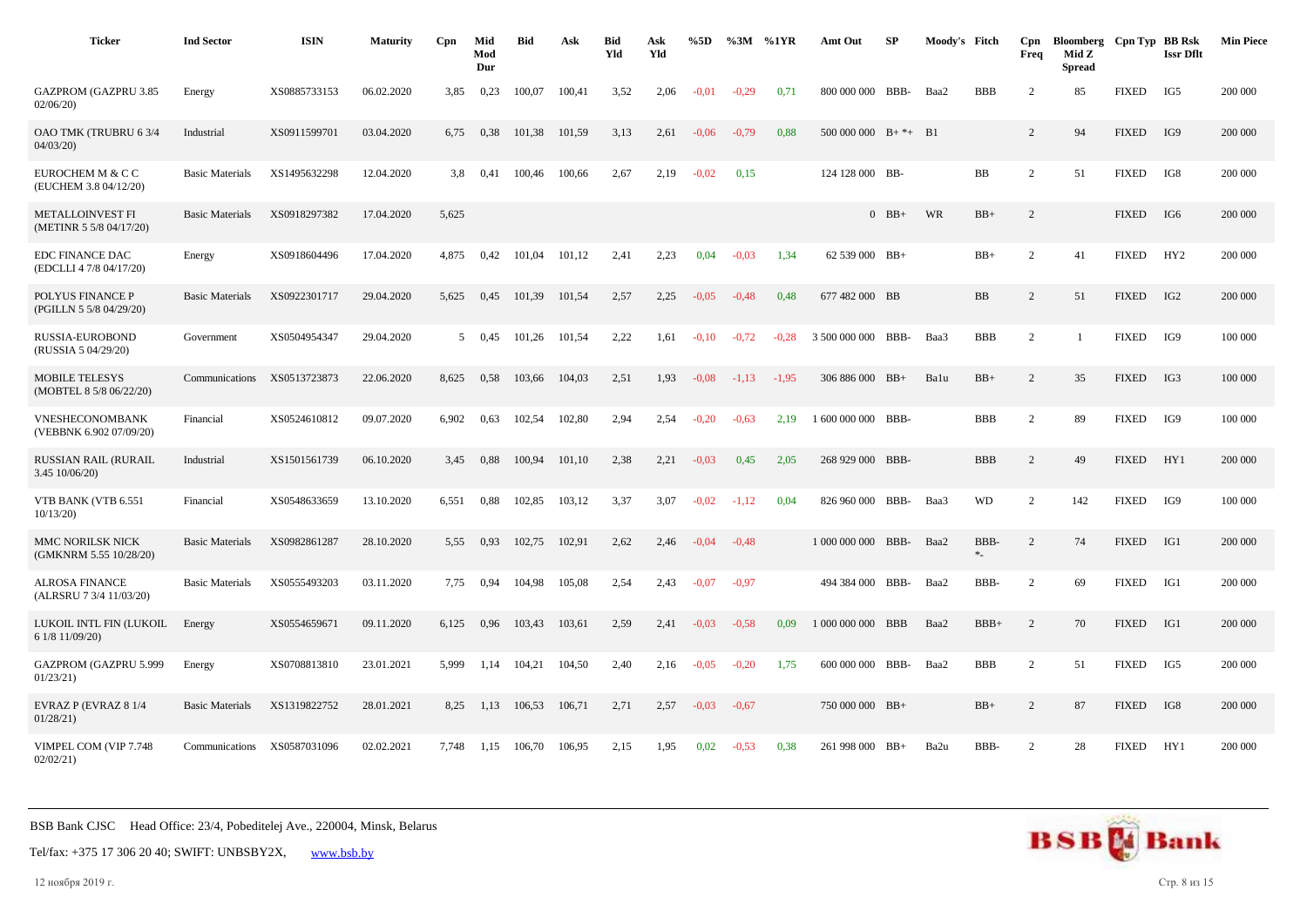| <b>Ticker</b>                                        | <b>Ind Sector</b>          | <b>ISIN</b>  | <b>Maturity</b> | Cpn           | Mid<br>Mod<br>Dur | <b>Bid</b> | Ask    | <b>Bid</b><br>Yld | Ask<br>Yld | %5D     | $\%3M$   | %1YR | Amt Out               | SP | Moody's Fitch |            | Cpn<br>Freq    | Bloomberg Cpn Typ BB Rsk<br>Mid Z<br><b>Spread</b> |                             | <b>Issr Dflt</b> | <b>Min Piece</b> |
|------------------------------------------------------|----------------------------|--------------|-----------------|---------------|-------------------|------------|--------|-------------------|------------|---------|----------|------|-----------------------|----|---------------|------------|----------------|----------------------------------------------------|-----------------------------|------------------|------------------|
| NOVATEK OAO (NVTKRM<br>6.60402/03/21                 | Energy                     | XS0588433267 | 03.02.2021      | 6,604         | 1,16              | 105,42     | 105,53 | 2,09              | 2,00       | 0.00    | 0,02     | 0,93 | 650 000 000 BBB       |    | Baa2          | <b>BBB</b> | 2              | 27                                                 | <b>FIXED</b>                | IG1              | 200 000          |
| ALFA BANK (ALFARU 7 3/4<br>04/28/21                  | Financial                  | XS0620695204 | 28.04.2021      | 7.75          | 1,38              | 106,60     | 106,70 | 3,08              | 3,02       | $-0,06$ | $-0.77$  | 0.60 | $1000000000$ BB+      |    | Ba1           | $BB+$      | 2              | 130                                                | <b>FIXED</b>                | IG1              | 200 000          |
| <b>ABIGROVE (CHMFRU 0 1/2</b><br>04/29/21            | <b>Basic Materials</b>     | XS1403868398 | 29.04.2021      | $0.5^{\circ}$ | 1,72              | 164,05     | 164,57 | $-30,86$          | $-31,04$   | $-1,49$ | $-2,69$  | 5.89 | 135 000 000           |    |               | <b>BBB</b> | 2              |                                                    | <b>FIXED</b>                | IG1              | 200 000          |
| SBERBANK (SBERRU 5.717<br>06/16/21                   | Financial                  | XS0638572973 | 16.06.2021      | 5,717         | 1,49              | 104,71     | 105,06 | 2,67              | 2,45       | $-0.02$ | $-0.04$  |      | 1 000 000 000         |    | Baa3          | <b>BBB</b> | $\overline{2}$ | 83                                                 | <b>FIXED</b>                | IG4              | 200 000          |
| <b>GTLK EUROPE DAC</b><br>(GTLKOA 5.95 07/19/21)     | Financial                  | XS1449458915 | 19.07.2021      | 5,95          | 1,57              | 104,55     | 104,68 | 3,15              | 3,07       | 0,10    | 0.53     |      | 500 000 000           |    | Ba2           | $BB+$      | $\overline{2}$ | 138                                                | <b>FIXED</b>                | HY1              | 200 000          |
| SEVERSTAL OAO<br>(CHMFRU 3.85 08/27/21)              | <b>Basic Materials</b>     | XS1567051443 | 27.08.2021      | 3,85          | 1,71              | 102,14     | 102,52 | 2,61              | 2,40       | 0,01    | 0,66     |      | 500 000 000 BBB-      |    |               | <b>BBB</b> | 2              | 78                                                 | <b>FIXED</b>                | IG1              | 200 000          |
| O1 PROPERTIES (OPRORU 8 Financial<br>$1/4$ 09/27/21) |                            | XS1495585355 | 27.09.2021      | 8,25          | 1,40              | 56,82      | 58,98  | 44.59             | 41,98      | 0,10    | $-19,39$ |      | 350 000 000 CCC- Caa1 |    |               |            | 2              |                                                    | <b>FIXED</b>                | HY <sub>6</sub>  | 200 000          |
| PHOSAGRO (PHORRU 3.95<br>11/03/21                    | <b>Basic Materials</b>     | XS1599428726 | 03.11.2021      | 3.95          | 1,89              | 102,64     | 102,82 | 2,57              | 2,48       | 0,14    | 1,05     |      | 500 000 000 BBB-      |    | Baa3          | BBB-       | $\overline{2}$ | 80                                                 | <b>FIXED</b>                | IG1              | 200 000          |
| <b>CREDIT BANK OF M</b><br>(CRBKMO 5 7/8 11/07/21)   | Financial                  | XS1510534677 | 07.11.2021      | 5,875         | 1,86              | 102,71     | 103,35 | 4,43              | 4,10       | 0,04    | 1,45     |      | 500 000 000 BB-       |    |               | BB         | $\overline{c}$ | 254                                                | <b>FIXED</b>                | IG9              | 200 000          |
| <b>HACIENDA INVST</b><br>(HCDNDA 5 7/8 11/11/21)     | Industrial                 | XS1516324321 | 11.11.2021      | 5,875         | 1,88              | 104,83     | 104,95 | 3,35              | 3,29       | 0,19    | 0,49     |      | 350 000 000 NR        |    |               | $BB+$      | $\overline{2}$ | 160                                                | <b>FIXED</b>                | IG10             | 200 000          |
| <b>GLOBAL PORTS FIN</b><br>(GLPRLI 6.872 01/25/22)   | Consumer, Non-<br>cyclical | XS1319813769 | 25.01.2022      | 6,872         | 2,01              | 107,33     | 107,50 | 3,38              | 3,31       | 0,02    | 0,04     |      | 283 087 000           |    | Ba2           | $BB+$      | $\overline{2}$ | 162                                                | <b>FIXED</b>                | IG10             | 200 000          |
| EVRAZ P (EVRAZ 6 3/4<br>01/31/22                     | <b>Basic Materials</b>     | XS1405775377 | 31.01.2022      | 6,75          | 2,03              | 108,16     | 108,34 | 2,92              | 2,84       | 0,03    | 0,72     |      | 500 000 000 BB+       |    |               | $BB+$      | $\mathbf{2}$   | 116                                                | <b>FIXED</b>                | IG8              | 200 000          |
| RUSAL CAPITAL DA<br>(RUALRU 5 1/8 02/02/22)          | <b>Basic Materials</b>     | XS1533921299 | 02.02.2022      | 5,125         | 2,05              | 101,75     | 102,27 | 4,28              | 4,04       | $-0.01$ | 0,23     |      | 600 000 000           |    | B1            | <b>NR</b>  | $\overline{2}$ | 245                                                | <b>FIXED</b>                | IG8              | 200 000          |
| SBERBANK (SBERRU 6 1/8<br>02/07/22                   | Financial                  | XS0743596040 | 07.02.2022      | 6,125         | 2,06              | 107,14     | 107,55 | 2,80              | 2,62       | $-0,15$ | 0,01     | 4,95 | 1 500 000 000         |    | Baa3          | <b>BBB</b> | 2              | 99                                                 | <b>FIXED</b>                | IG4              | 200 000          |
| ABIGROVE (CHMFRU 0<br>02/16/22                       | <b>Basic Materials</b>     | XS1566998297 | 16.02.2022      |               | $0 \quad 2.36$    | 110,76     | 111,25 | $-4,43$           | $-4,62$    | $-1,54$ | $-2,39$  | 7,23 | 250 000 000           |    |               | <b>BBB</b> |                |                                                    | <b>ZERO</b><br><b>COUPO</b> | IG1              | 200 000          |
| <b>ROSNEFT OIL CO</b><br>(ROSNRM 4.199 03/06/22)     | Energy                     | XS0861981180 | 06.03.2022      | 4,199         | 2,18              | 102,52     | 102,99 | 3,06              | 2,85       | 0,03    | 0,67     | 5,96 | 2 000 000 000 BBB-    |    | Baa3          | <b>WD</b>  | $\overline{2}$ | 124                                                | <b>FIXED</b>                | IG <sub>2</sub>  | 200 000          |
| <b>GAZPROM (GAZPRU 6.51</b><br>03/07/22              | Energy                     | XS0290580595 | 07.03.2022      | 6.51          | 2.14              | 108.56     | 108.96 | 2.67              | 2,50       | 0.05    | 0.24     |      | 1 300 000 000 BBB-    |    | Baa2          | <b>BBB</b> | 2              | 87                                                 | <b>FIXED</b>                | IG5              | 100 000          |

12 ноября 2019 г. Стр. 9 из 15

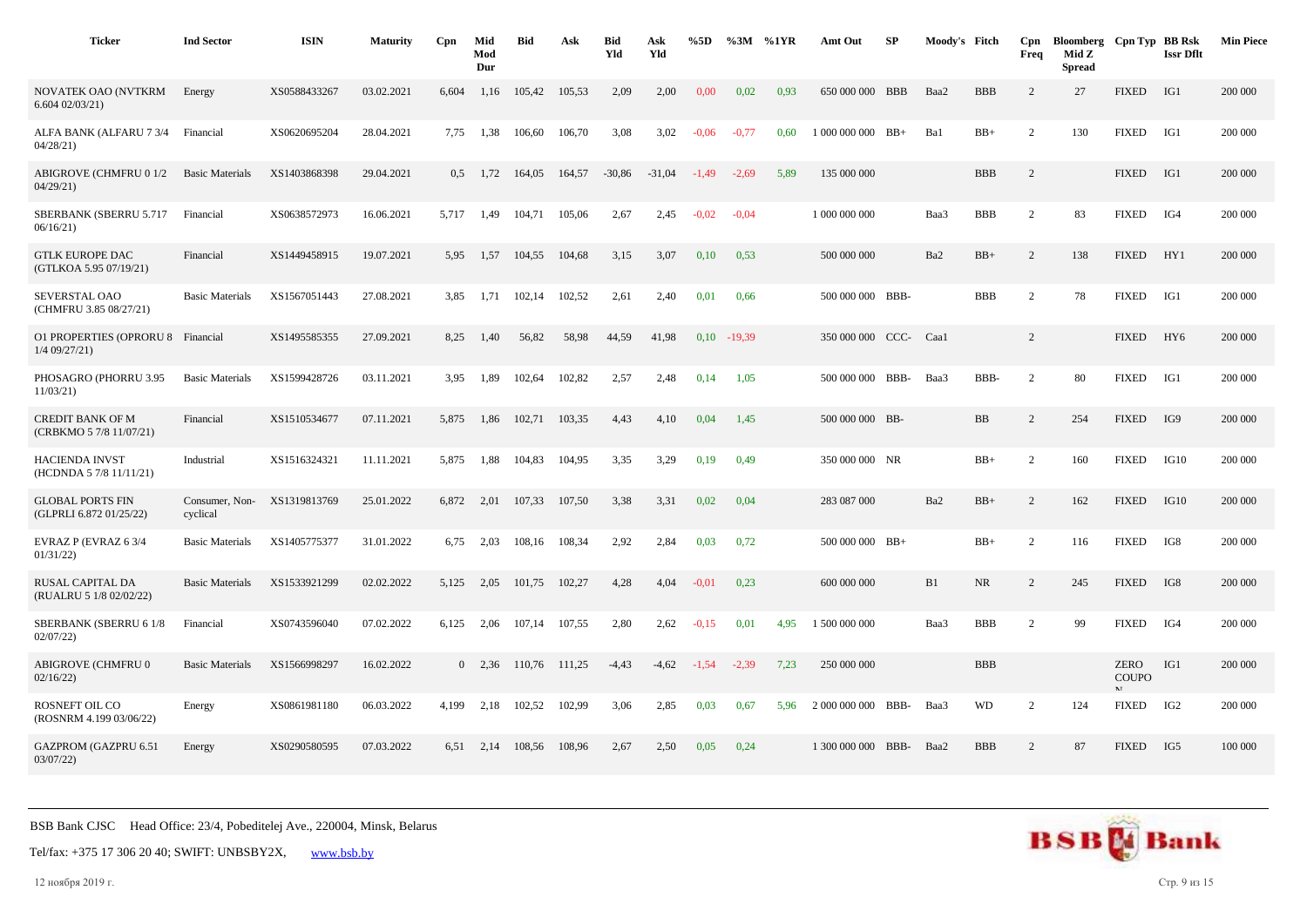| <b>Ticker</b>                                  | <b>Ind Sector</b>      | <b>ISIN</b>  | <b>Maturity</b> | Cpn   | Mid<br>Mod<br>Dur | <b>Bid</b> | Ask    | <b>Bid</b><br>Yld | Ask<br>Yld | %5D     | %3M     | %1YR  | Amt Out            | SP   | Moody's Fitch |                  | Cpn<br>Freq    | Bloomberg Cpn Typ BB Rsk<br>Mid Z<br><b>Spread</b> |              | <b>Issr Dflt</b> | <b>Min Piece</b> |
|------------------------------------------------|------------------------|--------------|-----------------|-------|-------------------|------------|--------|-------------------|------------|---------|---------|-------|--------------------|------|---------------|------------------|----------------|----------------------------------------------------|--------------|------------------|------------------|
| POLYUS FINANCE P<br>(PGILLN 4.699 03/28/22)    | <b>Basic Materials</b> | XS1405766384 | 28.03.2022      | 4.699 | 2,23              | 103,70     | 104,13 | 3,07              | 2,89       | 0,08    | 1,16    |       | 482 806 000 BB     |      | Ba1           | BB               | $\overline{2}$ | 127                                                | <b>FIXED</b> | IG <sub>2</sub>  | 200 000          |
| RUSSIA-EUROBOND<br>(RUSSIA 4 1/2 04/04/22)     | Government             | XS0767472458 | 04.04.2022      | 4,5   | 2,26              | 105,11     | 105,42 | 2,29              | 2,16       | $-0.06$ | 0,44    | 4,44  | 2 000 000 000 BBB- |      | Baa3          | <b>BBB</b>       | 2              | 51                                                 | <b>FIXED</b> | IG9              | 200 000          |
| <b>RUSSIAN RAIL (RURAIL 5.7</b><br>04/05/22    | Industrial             | XS0764220017 | 05.04.2022      | 5.7   | 2.23              | 107.02     | 107,49 | 2,65              | 2,46       | 0,00    | 1,01    |       | 960 018 000 BBB-   |      | Baa2          | <b>BBB</b>       | $\overline{2}$ | 84                                                 | <b>FIXED</b> | HY1              | 200 000          |
| <b>BORETS FIN (BORFIN 61/2)</b><br>04/07/22    | Energy                 | XS1596115409 | 07.04.2022      | 6,5   | 2,19              | 102,51     | 103,08 | 5,37              | 5,12       | 0,05    | 0,54    |       | 330 000 000 BB-    |      | Ba3           | BB-              | $\overline{2}$ | 353                                                | <b>FIXED</b> | HY3              | 200 000          |
| MMC NORILSK NICK<br>(GMKNRM 3.849 04/08/22)    | <b>Basic Materials</b> | XS1622146758 | 08.04.2022      | 3,849 | 2,27              | 101,80     | 102,27 | 3,06              | 2,86       | 0,04    | 0,82    |       | 500 000 000 BBB-   |      |               | BBB-<br>$\ast_-$ | $\overline{2}$ | 125                                                | <b>FIXED</b> | IG1              | 200 000          |
| KOKS OAO (IMHRUS 7 1/2<br>05/04/22             | <b>Basic Materials</b> | XS1600695974 | 04.05.2022      | 7.5   | 2,23              | 101.94     | 102.39 | 6.64              | 6,44       | 0,02    | $-2.23$ |       | 431 929 000 B      |      | B2            | $\mathbf B$      | $\overline{2}$ | 482                                                | <b>FIXED</b> |                  | 200 000          |
| LUKOIL INTL FIN (LUKOIL<br>6.656 06/07/22)     | Energy                 | XS0304274599 | 07.06.2022      | 6,656 | 2,32              | 110,07     | 110,49 | 2,57              | 2,42       | $-0.01$ | 0,42    |       | 500 000 000 BBB    |      | Baa2          | $BBB+$           | 2              | 78                                                 | <b>FIXED</b> | IG1              | 100 000          |
| VNESHECONOMBANK<br>(VEBBNK 6.025 07/05/22)     | Financial              | XS0800817073 | 05.07.2022      | 6,025 | 2,41              | 107,57     | 108,06 | 3,02              | 2,84       | $-0.23$ | 0.52    | 10.69 | 1 000 000 000 BBB- |      |               | <b>BBB</b>       | $\overline{c}$ | 122                                                | <b>FIXED</b> | IG9              | 200 000          |
| <b>GAZPROM (GAZPRU 4.95</b><br>07/19/22        | Energy                 | XS0805570354 | 19.07.2022      | 4.95  | 2,48              | 105,83     | 106,06 | 2,68              | 2,60       | 0,01    | 0,45    | 5.70  | 1 000 000 000 BBB- |      | Baa2          | <b>BBB</b>       | $\overline{c}$ | 93                                                 | <b>FIXED</b> | IG5              | 200 000          |
| <b>GAZPROM NEFT (SIBNEF 4</b><br>3/8 09/19/22) | Energy                 | XS0830192711 | 19.09.2022      | 4,375 | 2,66              | 103,77     | 104,19 | 2,99              | 2,84       | 0,11    | 0.88    | 6,42  | 1 500 000 000 BBB- |      | Baa2          | <b>BBB</b>       | $\overline{2}$ | 120                                                | <b>FIXED</b> | IG1              | 200 000          |
| MMC NORILSK NICK<br>(GMKNRM 6 5/8 10/14/22)    | <b>Basic Materials</b> | XS1298447019 | 14.10.2022      | 6,625 | 2,66              | 109.99     | 110.26 | 3,02              | 2,93       | 0,03    | 0.58    |       | 1 000 000 000 BBB- |      | Baa2          | BBB-<br>$\ast_-$ | 2              | 127                                                | <b>FIXED</b> | IG1              | 200 000          |
| SEVERSTAL OAO<br>(CHMFRU 5.9 10/17/22)         | <b>Basic Materials</b> | XS0841671000 | 17.10.2022      | 5.9   | 2.69              | 108,24     | 108,52 | 2,94              | 2,84       | $-0.06$ | 0.56    | 6,09  | 634 051 000        | BBB- | Baa2          | <b>BBB</b>       | $\overline{2}$ | 119                                                | <b>FIXED</b> | IG1              | 200 000          |
| VTB BANK (VTB 6.95<br>10/17/22                 | Financial              | XS0842078536 | 17.10.2022      | 6,95  | 2,64              | 107,90     | 108,13 | 4,06              | 3,98       | $-0.04$ | 1,77    |       | 1412 116 000 B-    |      | Ba2           | <b>WD</b>        | 2              | 231                                                | <b>FIXED</b> | IG9              | 200 000          |
| SBERBANK (SBERRU 5 1/8<br>10/29/22             | Financial              | XS0848530977 | 29.10.2022      | 5,125 | 2,74              | 105,36     | 105,55 | 3,21              | 3,15       | 0,01    | 1,18    | 7,21  | 2 000 000 000      |      | Ba1           | BBB-             | $\overline{c}$ | 147                                                | <b>FIXED</b> | IG4              | 200 000          |
| PETROPAVLOVSK (POGLN<br>8 1/8 11/14/22)        | <b>Basic Materials</b> | XS1711554102 | 14.11.2022      | 8,125 | 2,43              | 100,84     | 101,56 | 7,79              | 7,49       | 0,03    | 5,77    |       | 500 000 000 B-     |      |               | $B-$             | $\overline{c}$ | 593                                                | <b>FIXED</b> | IG8              | 200 000          |
| <b>NOVATEK OAO (NVTKRM</b><br>4.422 12/13/22)  | Energy                 | XS0864383723 | 13.12.2022      | 4.422 | 2,83              | 104.42     | 104,96 | 2,91              | 2,73       | 0,00    | 1.23    | 6.42  | 1 000 000 000 BBB  |      | Baa2          | <b>BBB</b>       | 2              | 112                                                | <b>FIXED</b> | IG1              | 200 000          |
| RUSAL CAPITAL DA<br>(RUALRU 4.85 02/01/23)     | <b>Basic Materials</b> | XS1759468967 | 01.02.2023      | 4.85  | 2,91              | 101,16     | 101,52 | 4,46              | 4,34       | $-0.08$ | 0.55    |       | 500 000 000        |      | B1            | NR               | $\overline{2}$ | 269                                                | <b>FIXED</b> | IG8              | 200 000          |

Tel/fax: +375 17 306 20 40; SWIFT: UNBSBY2X, [www.bsb.by](https://www.bsb.by/)

12 ноября 2019 г. Стр. 10 из 15

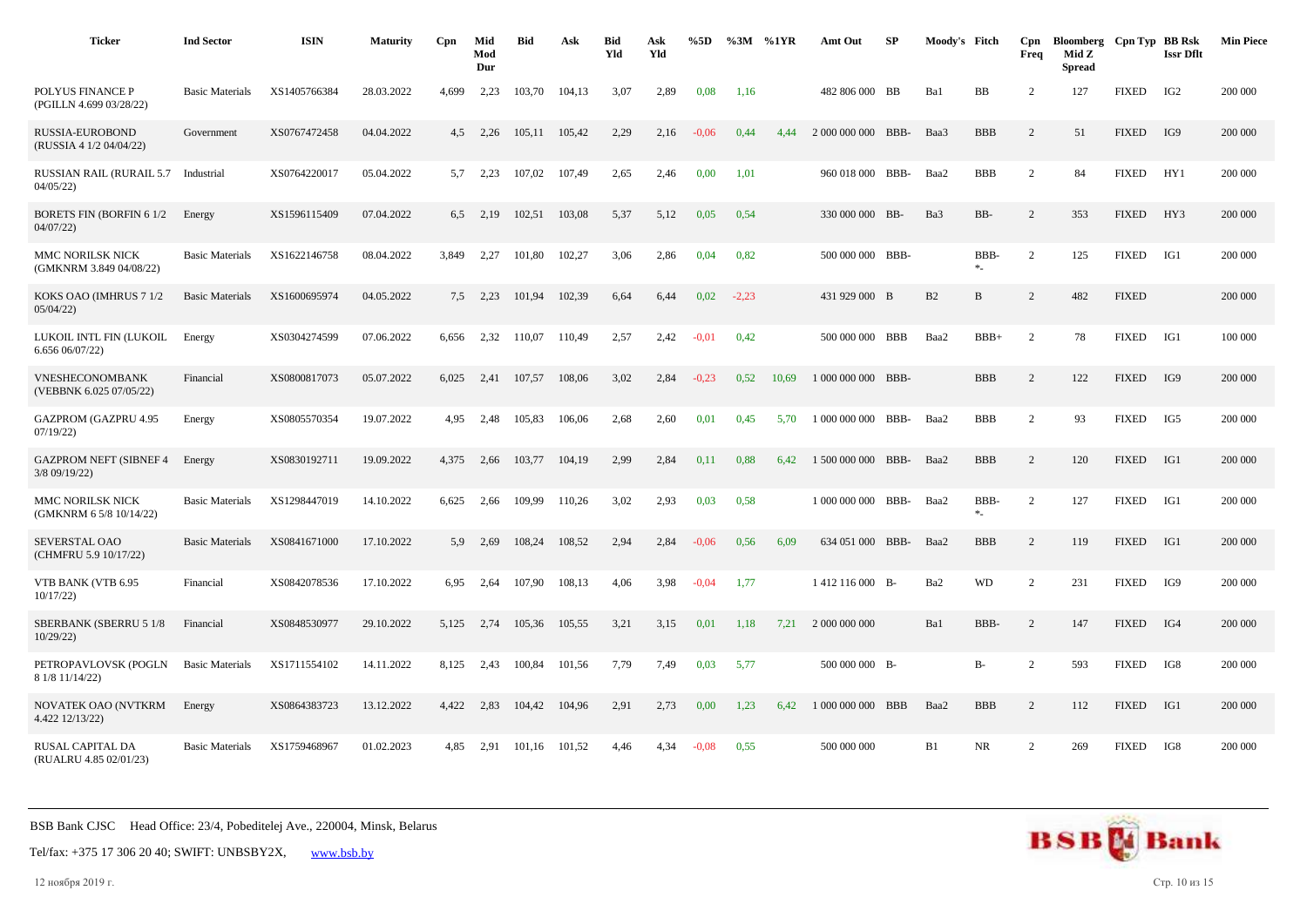| <b>Ticker</b>                                      | <b>Ind Sector</b>          | <b>ISIN</b>  | <b>Maturity</b> | Cpn   | Mid<br>Mod<br>Dur | <b>Bid</b> | Ask    | <b>Bid</b><br>Yld | Ask<br>Yld | %5D     |      | %3M %1YR | Amt Out            | SP         | Moody's Fitch |                  | Cpn<br>Freq    | Bloomberg Cpn Typ BB Rsk<br>Mid Z<br><b>Spread</b> |              | <b>Issr Dflt</b> | <b>Min Piece</b> |
|----------------------------------------------------|----------------------------|--------------|-----------------|-------|-------------------|------------|--------|-------------------|------------|---------|------|----------|--------------------|------------|---------------|------------------|----------------|----------------------------------------------------|--------------|------------------|------------------|
| POLYUS FINANCE P<br>(PGILLN 5 1/4 02/07/23)        | <b>Basic Materials</b>     | XS1533922933 | 07.02.2023      | 5,25  | 2,94              | 106,22     | 106,45 | 3,21              | 3,14       | 0,06    | 1,58 |          | 787 800 000 BB     |            | Ba1           | BB               | 2              | 146                                                | <b>FIXED</b> | IG <sub>2</sub>  | 200 000          |
| <b>CREDIT BANK OF M</b><br>(CRBKMO 5.55 02/14/23)  | Financial                  | XS1759801720 | 14.02.2023      | 5.55  | 2,91              | 101.47     | 101,81 | 5,05              | 4,94       | 0,17    | 2,16 |          | 500 000 000 BB-    |            | Ba3           | BB               | 2              | 328                                                | <b>FIXED</b> | IG9              | 200 000          |
| <b>HACIENDA INVST</b><br>(HCDNDA 5.075 02/15/23)   | Industrial                 | XS1772800204 | 15.02.2023      | 5,075 | 2,96              | 103,96     | 104,55 | 3,77              | 3,58       | 0,16    | 1,43 | 9,58     | 300 000 000        |            | Ba1           | $BB+$            | 2              | 197                                                | <b>FIXED</b> | IG10             | 200 000          |
| EVRAZ P (EVRAZ 5 3/8<br>03/20/23                   | <b>Basic Materials</b>     | XS1533915721 | 20.03.2023      | 5,375 | 3,05              | 106,51     | 107,12 | 3,31              | 3,12       | $-0.03$ | 1,32 |          | 750 000 000 BB+    |            | Ba2           | $BB+$            | $\overline{c}$ | 151                                                | <b>FIXED</b> | IG8              | 200 000          |
| MMC NORILSK NICK<br>(GMKNRM 4.1 04/11/23)          | <b>Basic Materials</b>     | XS1589324075 | 11.04.2023      | 4,1   | 3,16              | 103.02     | 103,52 | 3,16              | 3,01       | $-0.09$ | 1,68 |          | 1 000 000 000 BBB- |            |               | BBB-<br>$\ast_-$ | 2              | 138                                                | <b>FIXED</b> | IG1              | 200 000          |
| LUKOIL INTL FIN (LUKOIL<br>4.563 04/24/23)         | Energy                     | XS0919504562 | 24.04.2023      | 4,563 | 3,18              | 105,85     | 106,32 | 2,77              | 2,63       | 0,27    | 1,06 | 8,03     | 1 500 000 000      | <b>BBB</b> | Baa2          | $BBB+$           | 2              | 99                                                 | <b>FIXED</b> | IG1              | 200 000          |
| PHOSAGRO (PHORRU 3.949<br>04/24/23                 | <b>Basic Materials</b>     | XS1752568144 | 24.04.2023      | 3.949 | 3,20              | 103,10     | 103,41 | 2,99              | 2,90       | 0,00    | 1,80 |          | 500 000 000 BBB-   |            | Baa3          | BBB-             | 2              | 124                                                | <b>FIXED</b> | IG1              | 200 000          |
| RUSAL CAPITAL DA<br>(RUALRU 5.3 05/03/23)          | <b>Basic Materials</b>     | XS1577964965 | 03.05.2023      | 5.3   | 3,14              | 102,45     | 103,13 | 4,53              | 4,32       | $-0,16$ | 0,25 |          | 500 000 000        |            | B1            | <b>NR</b>        | 2              | 272                                                | <b>FIXED</b> | IG8              | 200 000          |
| SBERBANK (SBERRU 5 1/4<br>05/23/23                 | Financial                  | XS0935311240 | 23.05.2023      | 5,25  | 3,15              | 106,32     | 106,55 | 3.33              | 3,27       | $-0.02$ | 1,40 | 8,52     | 1 000 000 000      |            |               | BBB-             | 2              | 159                                                | <b>FIXED</b> | IG4              | 200 000          |
| <b>MOBILE TELESYS</b><br>(MOBTEL 5 05/30/23)       | Communications             | XS0921331509 | 30.05.2023      |       | 5 3,18            | 105,75     | 106,36 | 3,27              | 3,09       | 0,13    | 1,88 | 9,14     | 500 000 000 BB+    |            | Balu          | $BB+$            | $\overline{c}$ | 147                                                | <b>FIXED</b> | IG3              | 200 000          |
| <b>OJSC NOVO (NLMKRU 4 1/2</b><br>06/15/23         | <b>Basic Materials</b>     | XS1405775617 | 15.06.2023      | 4.5   | 3,25              | 104,98     | 105,47 | 3,02              | 2,88       | $-0.08$ | 1,34 |          | 700 000 000 BBB-   |            | Baa2          | <b>BBB</b>       | 2              | 125                                                | <b>FIXED</b> | IG1              | 200 000          |
| SCF CAPITAL LTD (SCFRU<br>5 3/8 06/16/23)          | Industrial                 | XS1433454243 | 16.06.2023      | 5,375 | 3,20              | 106,01     | 106,37 | 3,58              | 3,47       | $-0.04$ | 1,56 |          | 900 000 000        | BB         | Ba2           | $BB+$            | 2              | 182                                                | <b>FIXED</b> | HY <sub>2</sub>  | 200 000          |
| RUSSIA-EUROBOND<br>(RUSSIA 4 7/8 09/16/23)         | Government                 | XS0971721450 | 16.09.2023      | 4,875 | 3,50              | 109,34     | 109,59 | 2,32              | 2,25       | $-0.09$ | 1,60 | 7.84     | 3 000 000 000 BBB- |            | Baa3          | <b>BBB</b>       | 2              | 58                                                 | <b>FIXED</b> | IG9              | 200 000          |
| <b>GLOBAL PORTS FIN</b><br>(GLPRLI 6 1/2 09/22/23) | Consumer, Non-<br>cyclical | XS1405775450 | 22.09.2023      | 6,5   | 3,40              | 109,35     | 109,65 | 3,87              | 3,79       | 0,05    | 1,37 |          | 313 580 000        |            | Ba2           | $BB+$            | 2              | 212                                                | <b>FIXED</b> | IG10             | 200 000          |
| SIBUR SEC DAC (SIBUR 4<br>$1/8$ 10/05/23)          | Energy                     | XS1693971043 | 05.10.2023      | 4,125 | 3,57              | 103,98     | 104,40 | 3,03              | 2,92       | 0,13    | 1,71 |          | 307 977 000        |            | Baa3          | BBB-             | 2              | 127                                                | <b>FIXED</b> | HY1              | 200 000          |
| <b>VNESHECONOMBANK</b><br>(VEBBNK 5.942 11/21/23)  | Financial                  | XS0993162683 | 21.11.2023      | 5,942 | 3,51              | 109,85     | 110,33 | 3,30              | 3,18       | $-0.09$ | 1,63 | 15,58    | 1 150 000 000 BBB- |            |               | <b>BBB</b>       | $\overline{2}$ | 154                                                | <b>FIXED</b> | IG9              | 200 000          |
| <b>GAZPROM NEFT (SIBNEF 6</b><br>11/27/23          | Energy                     | XS0997544860 | 27.11.2023      |       | $6\quad 3.53$     | 111,22     | 111,56 | 3.03              | 2.94       | 0.23    | 1.20 |          | 1 500 000 000 BBB- |            | Baa2          | <b>BBB</b>       | 2              | 127                                                | <b>FIXED</b> | IG1              | 200 000          |



12 ноября 2019 г. Стр. 11 из 15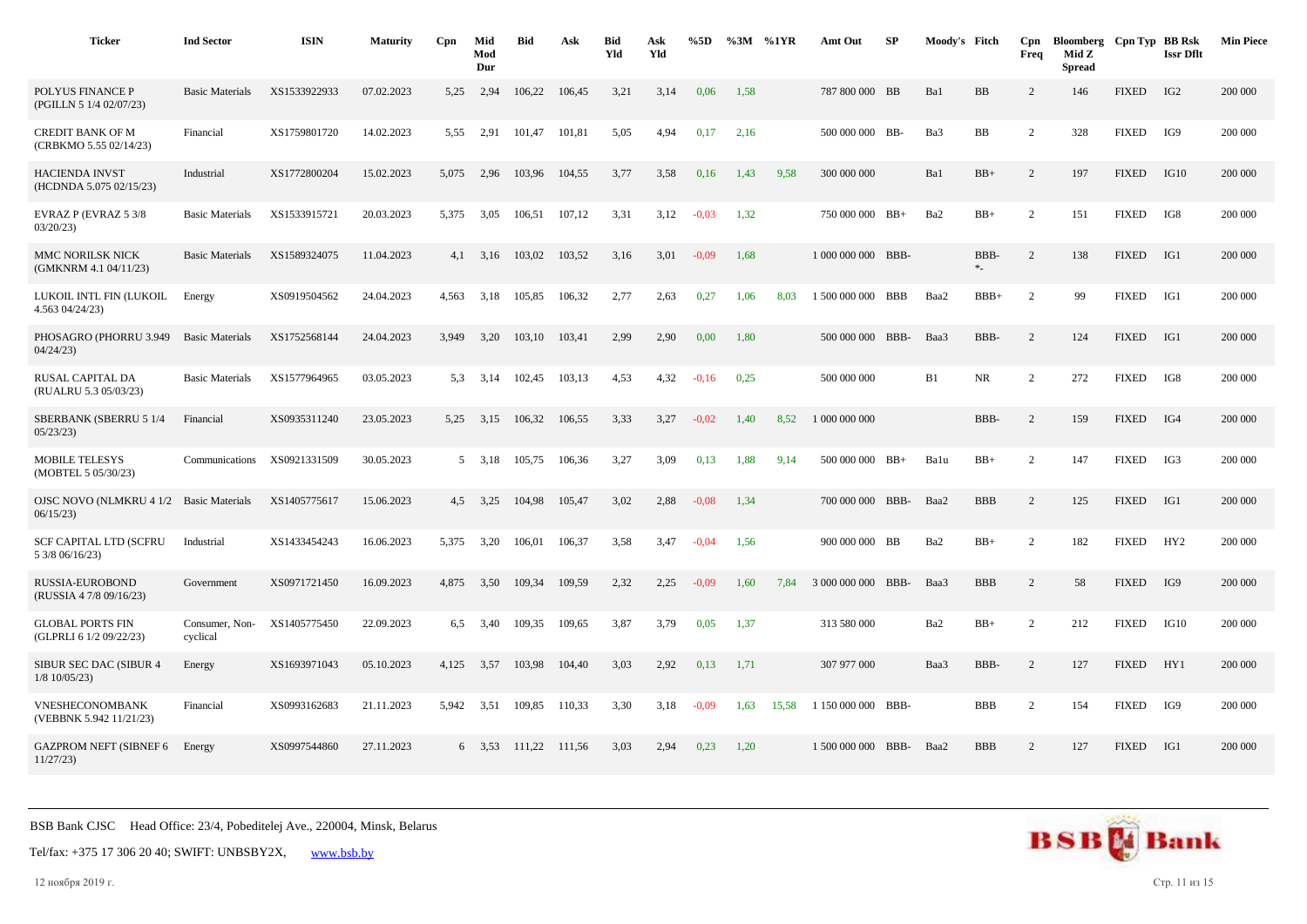| <b>Ticker</b>                                      | <b>Ind Sector</b>      | <b>ISIN</b>             | <b>Maturity</b> | Cpn   | Mid<br>Mod<br>Dur | <b>Bid</b> | Ask    | <b>Bid</b><br>Yld | Ask<br>Yld | %5D     | %3M %1YR |       | Amt Out            | SP | Moody's Fitch |            | Cpn<br>Freq    | Bloomberg Cpn Typ BB Rsk<br>Mid Z<br><b>Spread</b> |                  | <b>Issr Dflt</b> | <b>Min Piece</b> |
|----------------------------------------------------|------------------------|-------------------------|-----------------|-------|-------------------|------------|--------|-------------------|------------|---------|----------|-------|--------------------|----|---------------|------------|----------------|----------------------------------------------------|------------------|------------------|------------------|
| POLYUS FINANCE P<br>(PGILLN 4.7 01/29/24)          | <b>Basic Materials</b> | XS1713474325            | 29.01.2024      | 4,7   | 3,77              | 105,16     | 105,65 | 3,37              | 3,25       | 0,13    | 2,65     |       | 470 134 000 BB     |    | Ba1           | BB         | 2              | 160                                                | <b>FIXED</b>     | IG <sub>2</sub>  | 200 000          |
| <b>RUSSIAN RAIL (RURAIL 4</b><br>$3/8$ 03/01/24)   | Industrial             | XS1574068844            | 01.03.2024      | 4,375 | 3,88              | 105,24     | 105,55 | 3,06              | 2,99       | 0,01    | 1,29     |       | 395 901 000        |    | Baa2          | <b>BBB</b> | 2              | 131                                                | <b>FIXED</b>     | HY1              | 200 000          |
| EVRAZ P (EVRAZ 5 1/4<br>04/02/24                   | <b>Basic Materials</b> | XS1843443273            | 02.04.2024      | 5,25  | 3,90              | 106,57     | 106,84 | 3,62              | 3,55       | $-0.04$ | 0,61     |       | 700 000 000 BB+    |    | Ba2           | $BB+$      | $\overline{2}$ | 187                                                | <b>FIXED</b>     | IG8              | 200 000          |
| <b>ALROSA FINANCE S</b><br>(ALRSRU 4.65 04/09/24)  | <b>Basic Materials</b> | XS1843441731            | 09.04.2024      | 4,65  | 3,76              | 105,04     | 105,47 | 3,34              | 3,23       | $-0.09$ | 1,00     |       | 500 000 000 BBB-   |    |               | BBB-       | $\overline{c}$ | 157                                                | <b>FIXED</b>     | IG1              | 200 000          |
| METALLOINVEST (METINR<br>4.85 05/02/24)            | <b>Basic Materials</b> | XS1603335610            | 02.05.2024      | 4,85  | 4,01              | 106,19     | 106,59 | 3,35              | 3,25       | 0,00    | 2,16     |       | 800 000 000 BB+    |    | Ba1           | $BB+$      | $\overline{2}$ | 159                                                | <b>FIXED</b>     | IG6              | 200 000          |
| <b>GTLK EUROPE DAC</b><br>(GTLKOA 5 1/8 05/31/24)  | Financial              | XS1577961516            | 31.05.2024      | 5.125 | 3,95              | 103,93     | 104.61 | 4.17              | 4,01       | 0,04    | 1,80     |       | 500 000 000        |    | Ba2           | $BB+$      | $\overline{c}$ | 237                                                | <b>FIXED</b>     | HY1              | 200 000          |
| MMK INTL CAPITAL<br>(MAGNRM 4 3/8 06/13/24)        | <b>Basic Materials</b> | XS1843434959            | 13.06.2024      | 4,375 | 4,08              | 104,92     | 105,42 | 3,21              | 3,10       | $-0.03$ | 1,32     |       | 500 000 000        |    | Baa2          | <b>BBB</b> | $\overline{2}$ | 145                                                | <b>FIXED</b>     | IG1              | 200 000          |
| <b>CREDIT BANK OF M</b><br>(CRBKMO 7.121 06/25/24) | Financial              | XS1964558339            | 25.06.2024      | 7,121 | 3,83              | 106,88     | 107,16 | 5,41              | 5,35       | 0,43    | 2,37     |       | 500 000 000 BB-    |    |               | BB         | $\overline{2}$ | 366                                                | <b>FIXED</b>     | IG9              | 200 000          |
| <b>OJSC NOVO (NLMKRU 4</b><br>09/21/24             | <b>Basic Materials</b> | XS1577953174            | 21.09.2024      |       | 4,38              | 103,80     | 104,50 | 3,15              | 3,00       | $-0,10$ | 2,26     |       | 500 000 000 BBB-   |    |               | <b>BBB</b> | $\overline{2}$ | 135                                                | <b>FIXED</b>     | IG1              | 200 000          |
| ALFA BANK (ALFARU 9 1/2<br>02/18/25                | Financial              | XS1135611652            | 18.02.2025      | 9,5   | 0,26              | 102,07     | 102,36 | 1,58              | 0,54       | $-0.14$ | $-1,66$  |       | 250 000 000        |    | B1u           | BB         | 2              | $-89$                                              | VARIAB IG1<br>LE |                  | 200 000          |
| <b>GTLK EU CAPITAL</b><br>(GTLKOA 5.95 04/17/25)   | Financial              | XS1713473608            | 17.04.2025      | 5.95  | 4.62              | 107.04     | 107,58 | 4.47              | 4,37       | 0,50    | 2,91     |       | 500 000 000        |    | Ba2           | $BB+$      | 2              | 269                                                | <b>FIXED</b>     |                  | 200 000          |
| VNESHECONOMBANK<br>(VEBBNK 6.8 11/22/25)           | Financial              | XS0559915961            | 22.11.2025      | 6,8   | 4,90              | 116,25     | 116,83 | 3,76              | 3,66       | 0,01    | 2,00     | 19,12 | 1 000 000 000 BBB- |    |               | <b>BBB</b> | $\overline{c}$ | 198                                                | <b>FIXED</b>     | IG9              | 100 000          |
| <b>GAZPROM (GAZPRU 5.15</b><br>02/11/26            | Energy                 | XS1951084471            | 11.02.2026      | 5,15  | 5,30              | 109,27     | 109,66 | 3,48              | 3,42       | 0,13    | 1,94     |       | 1 250 000 000 BBB- |    | Baa2          | <b>BBB</b> | 2              | 170                                                | <b>FIXED</b>     | IG5              | 200 000          |
| RUSSIA-EUROBOND<br>(RUSSIA 4 3/4 05/27/26)         | Government             | RU000A0JWHA4 27.05.2026 |                 | 4,75  | 5,55              | 110,01     | 110,29 | 3,05              | 3,00       | 0,07    | 1,95     | 12,82 | 3 000 000 000      |    |               | <b>BBB</b> | 2              | 129                                                | <b>FIXED</b>     | IG9              | 200 000          |
| <b>OJSC NOVO (NLMKRU 4.7</b><br>05/30/26           | <b>Basic Materials</b> | XS1843435337            | 30.05.2026      | 4,7   | 5.54              | 107,00     | 107,65 | 3,49              | 3,39       | 0,02    | 2,37     |       | 500 000 000        |    | Baa2          | <b>BBB</b> | $\overline{2}$ | 169                                                | <b>FIXED</b>     | IG1              | 200 000          |
| LUKOIL INTL FIN (LUKOIL<br>4 3/4 11/02/26)         | Energy                 | XS1514045886            | 02.11.2026      | 4,75  | 5,96              | 109,67     | 110,04 | 3,19              | 3,14       | 0,06    | 2,34     |       | 1 000 000 000 BBB  |    |               | $BBB+$     | 2              | 140                                                | <b>FIXED</b>     | IG1              | 200 000          |
| <b>GAZPROM (GAZPRU 4.95</b><br>03/23/27            | Energy                 | XS1585190389            | 23.03.2027      | 4.95  | 6,15              | 107.99     | 108,38 | 3,70              | 3,64       | $-0.08$ | 1,61     |       | 750 000 000 BBB-   |    | Baa2          | <b>BBB</b> | 2              | 190                                                | <b>FIXED</b>     | IG5              | 200 000          |

Tel/fax: +375 17 306 20 40; SWIFT: UNBSBY2X, [www.bsb.by](https://www.bsb.by/)

12 ноября 2019 г. Стр. 12 из 15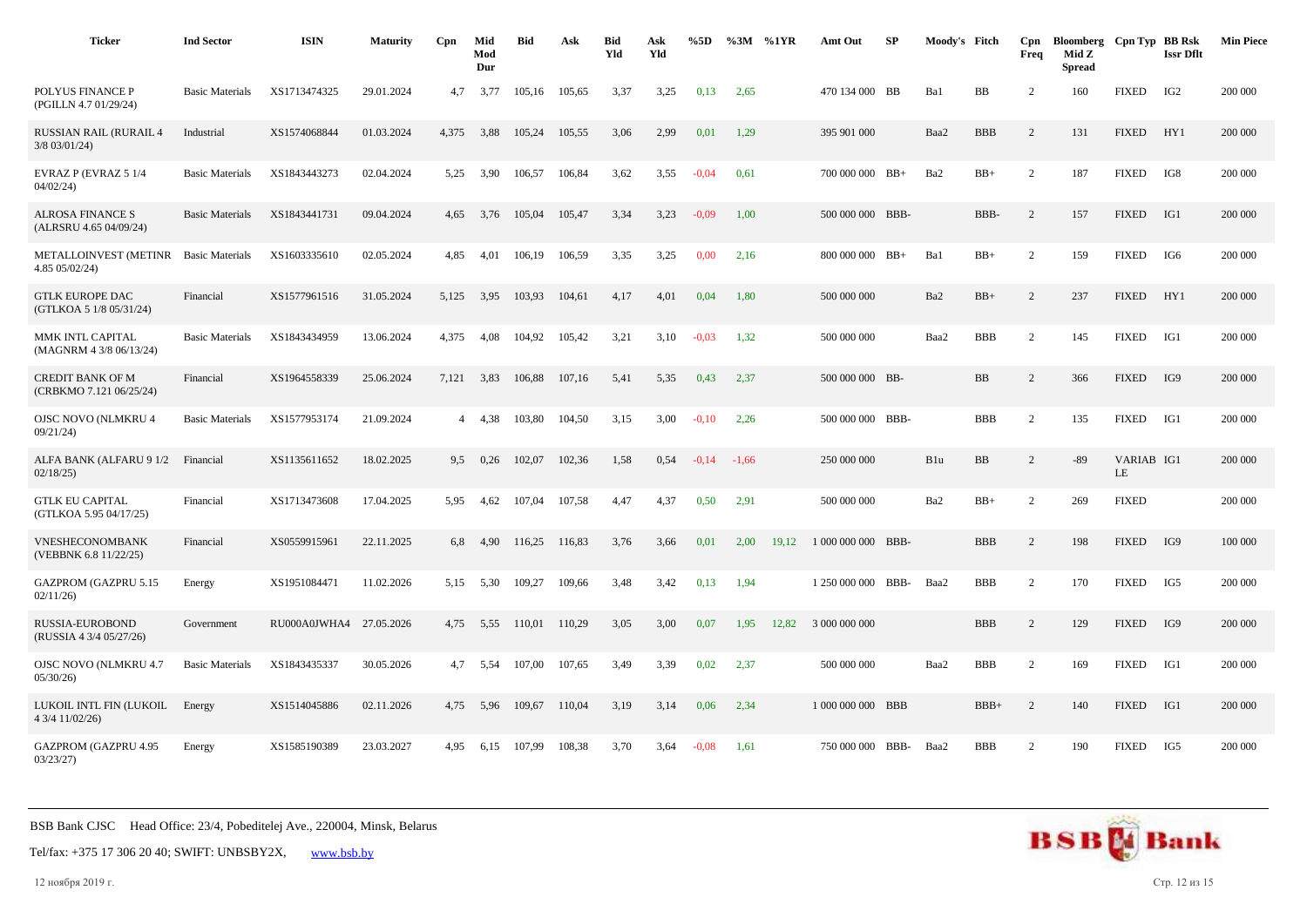| <b>Ticker</b>                                        | <b>Ind Sector</b>          | <b>ISIN</b>             | <b>Maturity</b> | Cpn   | Mid<br>Mod<br>Dur | <b>Bid</b> | Ask    | <b>Bid</b><br>Yld | Ask<br>Yld | %5D     | $\%3M$ %1YR |       | Amt Out            | SP     | Moody's Fitch |            | Cpn<br>Freq    | Bloomberg Cpn Typ BB Rsk<br>Mid Z<br><b>Spread</b> |                           | <b>Issr Dflt</b> | <b>Min Piece</b> |
|------------------------------------------------------|----------------------------|-------------------------|-----------------|-------|-------------------|------------|--------|-------------------|------------|---------|-------------|-------|--------------------|--------|---------------|------------|----------------|----------------------------------------------------|---------------------------|------------------|------------------|
| <b>RUSSIA-EUROBOND</b><br>(RUSSIA 4 1/4 06/23/27)    | Government                 | RU000A0JXTS9            | 23.06.2027      | 4,25  | 6,42              | 107,11     | 107,52 | 3,19              | 3,13       | 0,03    | 1,84        | 14.58 | 2 404 600 000      |        |               | <b>BBB</b> | 2              | 140                                                | <b>FIXED</b>              | IG9              | 200 000          |
| <b>CREDIT BANK OF M</b><br>(CRBKMO 7 1/2 10/05/27)   | Financial                  | XS1589106910            | 05.10.2027      | 7.5   | 2,50              | 93,81      | 94,76  | 10,01             | 9,61       | $-0.15$ | 7,25        |       | 457 000 000        |        |               | $B+$       | $\overline{2}$ | 810                                                | VARIAB IG9<br>LE          |                  | 200 000          |
| <b>GAZPROM (GAZPRU 4.95</b><br>02/06/28              | Energy                     | XS0885736925            | 06.02.2028      | 4,95  | 6,72              | 108,84     | 109,44 | 3,69              | 3,61       | 0,05    | 1,53        | 14,94 | 900 000 000 BBB-   |        | Baa2          | <b>BBB</b> | 2              | 186                                                | <b>FIXED</b>              | IG5              | 200 000          |
| RUSSIA-EUROBOND<br>(RUSSIA 12 3/4 06/24/28)          | Government                 | XS0088543193            | 24.06.2028      | 12,75 | 5,97              | 170,14     | 170,67 | 3,32              | 3,27       | 0,04    | 1,98        | 8.10  | 2 499 850 000 BBB- |        | Baa3          | <b>BBB</b> | 2              | 152                                                | <b>FIXED</b>              | IG9              | 10 000           |
| RUSSIA-EUROBOND<br>(RUSSIA 4 3/8 03/21/29)           | Government                 | RU000A0ZYYN4 21.03.2029 |                 | 4,375 | 7,68              | 108,06     | 108,49 | 3,36              | 3,31       | 0,10    | 2,56        | 15,88 | 3 000 000 000      |        |               | <b>BBB</b> | $\overline{c}$ | 153                                                | <b>FIXED</b>              | IG9              | 200 000          |
| RUSSIA-EUROBOND<br>(RUSSIA 7 1/2 03/31/30)           | Government                 | XS0114288789            | 31.03.2030      | 7,5   | 2,90              | 113,93     | 114,37 | 2,79              | 2,65       | 0,12    | 1,01        | 5,13  | 4 191 340 120 BBB- |        | Baa3          | <b>BBB</b> | 2              | 97                                                 | <b>STEP</b><br><b>CPN</b> | IG9              | 1                |
| <b>GAZPROM (GAZPRU 8 5/8</b><br>04/28/34             | Energy                     | XS0191754729            | 28.04.2034      | 8,625 | 9,32              | 143,53     | 144,49 | 4,50              | 4,43       | 0,37    | 3,26        |       | 1 200 000 000 BBB- |        | Baa2          | <b>BBB</b> | 2              | 255                                                | <b>FIXED</b>              | IG5              | 10 000           |
| RUSSIA-EUROBOND<br>(RUSSIA 5.1 03/28/35)             | Government                 | RU000A1006S9            | 28.03.2035      |       | 5,1 10,90         | 114,12     | 114,50 | 3,87              | 3,84       | $-0,15$ | 3,14        |       | 4 000 000 000      |        |               | <b>BBB</b> | $\overline{c}$ | 194                                                | <b>FIXED</b>              | IG9              | 200 000          |
| VTB BANK (VTB 61/4<br>06/30/35                       | Financial                  | XS0223715920            | 30.06.2035      | 6,25  | 9,74              | 101,05     | 103,42 | 6,14              | 5,91       | $-0.08$ | $-0,57$     |       | 22 513 000 BBB-    |        | Baa3          | <b>WD</b>  | 2              |                                                    | <b>FIXED</b>              | IG9              | 100 000          |
| GAZPROM (GAZPRU 7.288<br>08/16/37                    | Energy                     | XS0316524130            | 16.08.2037      | 7,288 | 10,92             | 134,30     | 135,21 | 4,47              | 4,41       | $-0,28$ | 4,22        |       | 1 250 000 000 BBB- |        | Baa2          | <b>BBB</b> | 2              | 249                                                | <b>FIXED</b>              | IG5              | 100 000          |
| <b>RUSSIA-EUROBOND</b><br>(RUSSIA 5 5/8 04/04/42)    | Government                 | XS0767473852            | 04.04.2042      |       | 5.625 13.62       | 122,72     | 123,26 | 4.07              | 4.04       | 0,25    | 1.88        | 22.81 | 3 000 000 000 BBB- |        | Baa3          | <b>BBB</b> | $\overline{c}$ | 209                                                | <b>FIXED</b>              | IG9              | 200 000          |
| RUSSIA-EUROBOND<br>(RUSSIA 5 7/8 09/16/43)           | Government                 | XS0971721963            | 16.09.2043      |       | 5,875 13,95       | 126,61     | 127,12 | 4,11              | 4,08       | 0,14    | 1,58        | 22,87 | 1 500 000 000 BBB- |        | Baa3          | <b>BBB</b> | $\overline{c}$ | 213                                                | <b>FIXED</b>              | IG9              | 200 000          |
| <b>RUSSIA-EUROBOND</b><br>(RUSSIA 5 1/4 06/23/47)    | Government                 | RU000A0JXU14            | 23.06.2047      |       | 5,25 15,32        | 117,88     | 118,50 | 4,16              | 4,12       | 0,02    | 2,17        | 30,86 | 7 000 000 000      |        |               | <b>BBB</b> | 2              | 216                                                | <b>FIXED</b>              | IG9              | 200 000          |
| <b>Slovak Republic</b>                               |                            |                         |                 |       |                   |            |        |                   |            |         |             |       |                    |        |               |            |                |                                                    |                           |                  |                  |
| <b>SLOVAK REPUBLIC</b><br>(SLOVAK 4 3/8 05/21/22)    | Government                 | XS0782720402            | 21.05.2022      | 4.375 | 2,34              | 105,19     | 106,00 | 2,25              | 1,92       | $-0,25$ | $-0,16$     | 2.21  | $1500000000A+$     |        | A2            | $A+$       | $\overline{2}$ | 38                                                 | <b>FIXED</b>              | IG7              | 200 000          |
| <b>Ukraine</b>                                       |                            |                         |                 |       |                   |            |        |                   |            |         |             |       |                    |        |               |            |                |                                                    |                           |                  |                  |
| MHP SA (MHPSA 8 1/4<br>04/02/20                      | Consumer, Non-<br>cyclical | <b>USL6366MAC75</b>     | 02.04.2020      | 8,25  | 0.38              |            |        |                   |            |         |             |       |                    | $0$ NR |               | $B+$       | 2              |                                                    | <b>FIXED</b>              | IG8              | 200 000          |
| UKRAINE GOVT (UKRAIN 7 Government<br>$3/4$ 09/01/20) |                            | XS1303918939            | 01.09.2020      | 7,75  | 0,76              | 102,75     | 103,10 | 4,20              | 3,76       | 0,02    | 0,22        | 3,40  | 1 364 685 000 B    |        | Caa1          | B          | 2              | 215                                                | <b>FIXED</b>              | DS3              | 100 000          |



12 ноября 2019 г. Стр. 13 из 15

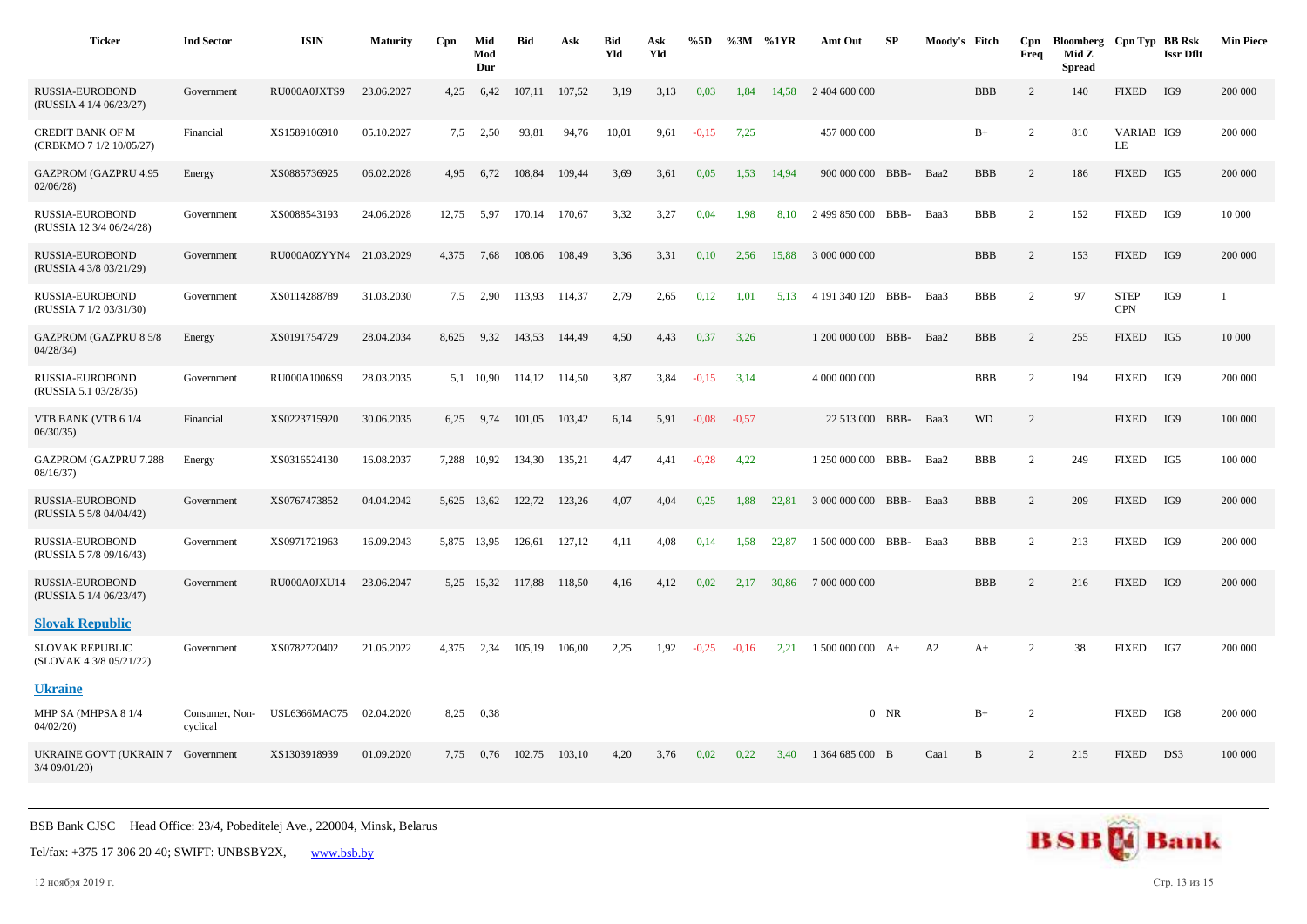| <b>Ticker</b>                                       | <b>Ind Sector</b>          | <b>ISIN</b>  | <b>Maturity</b> | Cpn     | Mid<br>Mod<br>Dur | <b>Bid</b> | Ask    | <b>Bid</b><br>Yld | Ask<br>Yld | %5D     | %3M     | %1YR  | Amt Out         | SP | Moody's Fitch |                | Cpn<br>Freq    | Bloomberg Cpn Typ BB Rsk<br>Mid Z<br>Spread |                           | <b>Issr Dflt</b> | <b>Min Piece</b> |
|-----------------------------------------------------|----------------------------|--------------|-----------------|---------|-------------------|------------|--------|-------------------|------------|---------|---------|-------|-----------------|----|---------------|----------------|----------------|---------------------------------------------|---------------------------|------------------|------------------|
| UKRAINE GOVT (UKRAIN 7 Government<br>3/4 09/01/21)  |                            | XS1303920083 | 01.09.2021      | 7,75    | 1,65              | 104,75     | 105,25 | 4,95              | 4,66       | 0,10    | 0.93    | 7.28  | 1409 282 000 B  |    | Caa1          | $\, {\bf B}$   | 2              | 308                                         | <b>FIXED</b>              | DS3              | 100 000          |
| <b>UKRAINE RAIL (RAILUA 9</b><br>$7/8$ 09/15/21)    | Industrial                 | XS1374118658 | 15.09.2021      | 9,875   | 1,01              | 104,34     | 104,42 | 5,66              | 5,59       | 0,05    | 1,31    |       | 200 000 000 B-  |    |               | B              | 2              | 385                                         | <b>FIXED</b>              | HY1              | 200 000          |
| <b>METINVEST BV (METINV 7</b><br>$1/2$ 12/31/21)    | <b>Basic Materials</b>     | XS1571247490 | 31.12.2021      | 7.5     | 0,04              | 99.47      | 101,45 | 7.69              | $-31,32$   | $-0.02$ | $-0.07$ | 2.37  | 115 309 029 B   |    |               | $BB-$          | 2              | $-683$                                      | <b>FIXED</b>              | HY2              | 1 0 0 0          |
| <b>METINVEST BV (METINV 7</b><br>$1/2$ $12/31/21$ ) | <b>Basic Materials</b>     | XS1571247656 | 31.12.2021      | 7,5     | 0,04              | 99,59      | 100,53 |                   |            | $-0.04$ | $-0.04$ | 1,37  | 115 309 029 B   |    |               | BB-            | $\overline{c}$ |                                             | <b>FIXED</b>              | HY <sub>2</sub>  | 1 0 0 0          |
| <b>KERNEL HOLDING (KERPW</b><br>8 3/4 01/31/22)     | Consumer, Non-<br>cyclical | XS1533923238 | 31.01.2022      | 8,75    | 1,96              | 105,96     | 106,14 | 5,83              | 5,75       | 0,06    | $-0,62$ |       | 500 000 000 B   |    |               | BB-            | 2              | 407                                         | <b>FIXED</b>              | IG7              | 200 000          |
| UKREXIMBANK (EXIMUK 9 Government<br>5/8 04/27/22)   |                            | XS1261825977 | 27.04.2022      | 9.625   | 1.34              | 103.93     | 104.62 |                   |            | $-0.01$ | $-0.61$ | 3.54  | 312 500 000     |    | Caa1          | $\mathbf{B}$   | 2              |                                             | <b>FIXED</b>              | DS3              | 150 000          |
| UKRAINE GOVT (UKRAIN 7 Government<br>3/4 09/01/22)  |                            | XS1303921214 | 01.09.2022      | 7,75    | 2,48              | 106,54     | 107,06 | 5,20              | 5,01       | 0,04    | 2,09    | 10,57 | 1 383 692 000 B |    | Caa1          | B              | 2              | 340                                         | <b>FIXED</b>              | DS3              | 100 000          |
| CITY OF KYIV (CITKIE 7 1/2 Government<br>12/15/22   |                            | XS1743762558 | 15.12.2022      | 7.5     | 2.00              | 95,66      | 96,27  | 9,63              | 9,32       | $-0.16$ | 1.05    |       | 115 072 000     |    |               | B              | 2              |                                             | <b>FIXED</b>              | DS3              | 100 000          |
| UKREXIMBANK (EXIMUK<br>Float 02/09/23)              | Government                 | XS1261825894 | 09.02.2023      | 9,04763 | 0,23              | 99,07      | 100,78 | 9,87              | 8,15       | 0,01    | 0,64    |       | 125 000 000     |    | Caa2          | CCC<br>$*_{+}$ | 2              |                                             | FLOATI DS3<br>NG          |                  | 150 000          |
| ST SAVINGS BK UA<br>(OSCHAD 9 3/8 03/10/23)         | Financial                  | XS1273033719 | 10.03.2023      | 9,375   | 1,62              | 104,39     | 104,64 | 6,72              | 6,58       | 0,02    | $-0,37$ |       | 245 000 000     |    | Caa1          | B              | 2              | 492                                         | <b>STEP</b><br><b>CPN</b> |                  | 200 000          |
| METINVEST BV (METINV 7<br>3/4 04/23/23)             | <b>Basic Materials</b>     | XS1806400534 | 23.04.2023      | 7.75    | 2,76              | 103,78     | 104,19 | 6,42              | 6,28       | $-0,13$ | $-0.70$ |       | 504 515 000 B   |    |               | BB-            | 2              | 464                                         | <b>FIXED</b>              | HY2              | 200 000          |
| UKRAINE GOVT (UKRAIN 7<br>3/4 09/01/23)             | Government                 | XS1303921487 | 01.09.2023      | 7.75    | 3,24              | 107.00     | 107,54 | 5,67              | 5,52       | 0,08    | 2,31    | 13.33 | 1 355 231 000 B |    | Caa1          | $\mathbf{B}$   | 2              | 389                                         | <b>FIXED</b>              | DS3              | 100 000          |
| UKRAINE GOVT (UKRAIN<br>8.994 02/01/24)             | Government                 | XS1902171591 | 01.02.2024      | 8,994   | 3,46              | 111,31     | 111,93 | 5,92              | 5,76       | 0,12    | 2,37    | 13,06 | 750 000 000 B   |    |               | B              | 2              | 413                                         | <b>FIXED</b>              | DS3              | 200 000          |
| MHP SA (MHPSA 7 3/4<br>05/10/24                     | Consumer, Non-<br>cyclical | XS1577965004 | 10.05.2024      | 7,75    | 3,78              | 106,20     | 106,58 | 6,15              | 6,06       | 0,05    | $-0,62$ |       | 500 000 000 B   |    |               | $B+$           | 2              | 439                                         | <b>FIXED</b>              | IG8              | 200 000          |
| <b>UKRAINE RAIL (RAILUA 8</b><br>$1/4$ 07/09/24)    | Industrial                 | XS1843433472 | 09.07.2024      | 8,25    | 3,75              | 105,57     | 105,92 | 6,83              | 6,74       | 0,00    | 3,24    |       | 594 902 000     |    |               | B              | 2              | 507                                         | <b>FIXED</b>              | HY1              | 200 000          |
| UKRAINE GOVT (UKRAIN 7 Government<br>3/4 09/01/24)  |                            | XS1303925041 | 01.09.2024      | 7,75    | 3,95              | 107.16     | 107,79 | 6,01              | 5,86       | 0,18    | 2,40    | 14.97 | 1 339 057 000 B |    | Caa1          | B              | 2              | 422                                         | <b>FIXED</b>              | DS3              | 100 000          |
| UKREXIMBANK (EXIMUK 9 Government<br>3/4 01/22/25)   |                            | XS1261825621 | 22.01.2025      | 9,75    | 1,98              | 105,60     | 106,49 |                   |            | $-0.21$ | $-0,20$ | 7,49  | 600 000 000     |    | Caa1          | B              | 2              |                                             | <b>FIXED</b>              | DS3              | 200 000          |

Tel/fax: +375 17 306 20 40; SWIFT: UNBSBY2X, [www.bsb.by](https://www.bsb.by/)

12 ноября 2019 г. Стр. 14 из 15